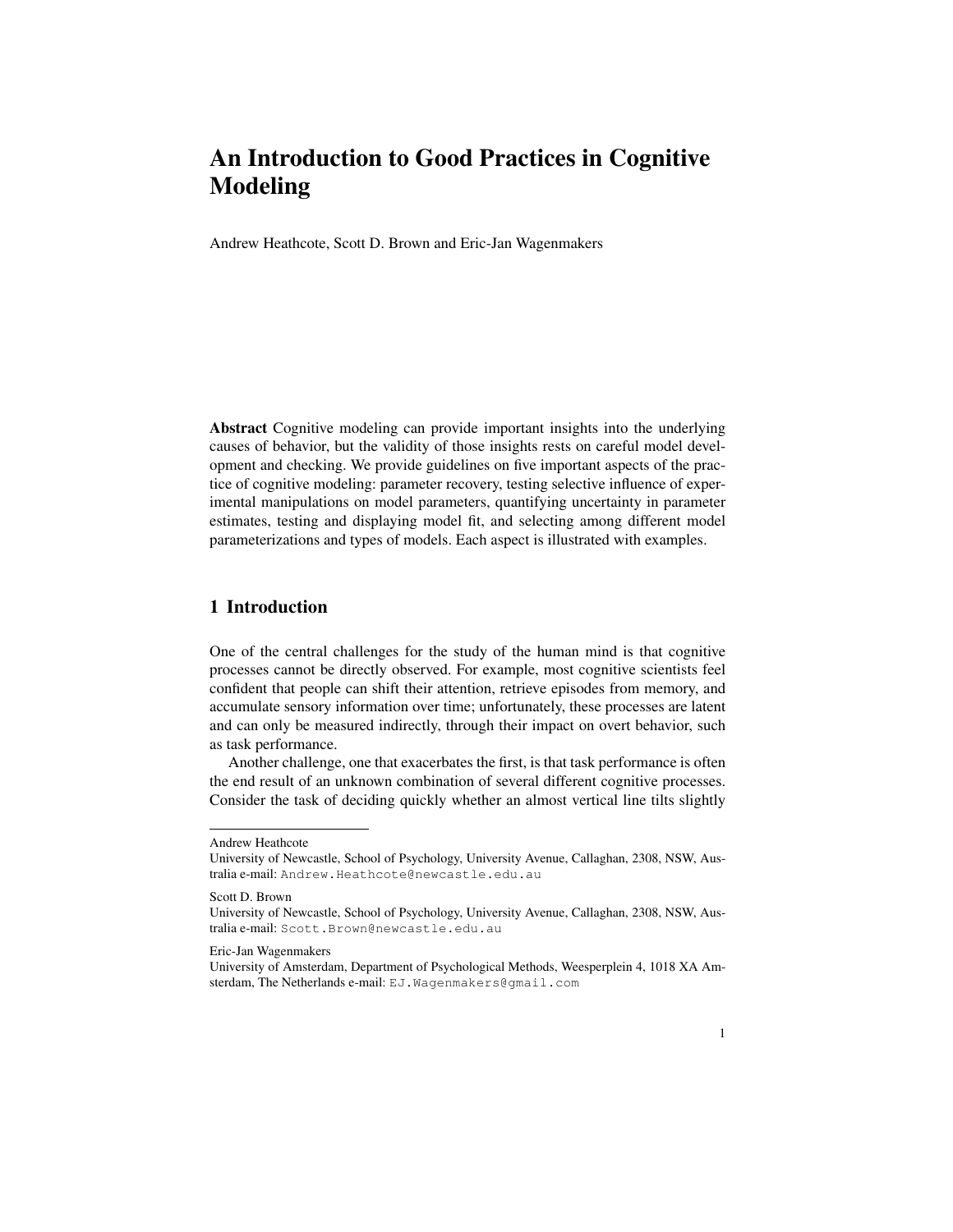to the right or to the left. Even in this rather elementary task it is likely that at least four different factors interact to determine performance: (1) the speed with which perceptual processes encode the relevant attributes of the stimulus; (2) the efficiency with which the perceptual evidence is accumulated; (3) the threshold level of perceptual evidence that an individual deems sufficient for making a decision; and (4) the speed with which a motor response can be executed after a decision has been made. Hence, observed behavior (i.e., response speed and percentage correct) cannot be used blindly to draw conclusions about one specific process of interest, such as the efficiency of perceptual information accumulation. Instead, one needs to untangle the different cognitive processes and estimate both the process of interest and the nuisance processes. In other words, observed task performance needs to be decomposed in terms of the separate contributions of relevant cognitive processes. Such decomposition almost always requires the use of a cognitive process model.

Cognitive process models describe how particular combinations of cognitive processes and mechanisms give rise to observed behavior. For example, the linear ballistic accumulator model (LBA; [1]) assumes that in the line-tilt task there exist two accumulators –one for each response– that each race towards an evidence threshold. The psychological processes in the LBA model are quantified by parameters; for instance, the threshold parameter reflects response caution. Given the model assumptions, the observed data can be used to estimate model parameters, and so draw conclusions about the latent psychological processes that drive task performance. This procedure is called cognitive modeling (see Chapter 1 for details).

Cognitive modeling is perhaps the only way to isolate and identify the contribution of specific cognitive processes. Nevertheless, the validity of the conclusions hinges on the plausibility of the model. If the model does not provide an adequate account of the data, or if the model parameters do not correspond to the psychological processes of interest, then conclusions can be meaningless or even misleading. There are several guidelines and sanity checks that can guard against these problems. These guidelines are often implicit, unspoken, and passed on privately from advisor to student. The purpose of this chapter is to be explicit about the kinds of checks that are required before one can trust the conclusions from the model parameters. In each of five sections we provide a specific guideline and demonstrate its use with a concrete application.

#### 2 Conduct Parameter Recovery Simulations

One of the most common goals when fitting a cognitive model to data is to estimate the parameters so that they can be compared across conditions, or across groups of people, illuminating the underlying causes of differences in behavior. For example, when Ratcliff and colleagues compared diffusion-model parameter estimates from older and younger participants, they found that the elderly were slower mainly due to greater caution rather than reduced information processing speed as had previously been assumed [2].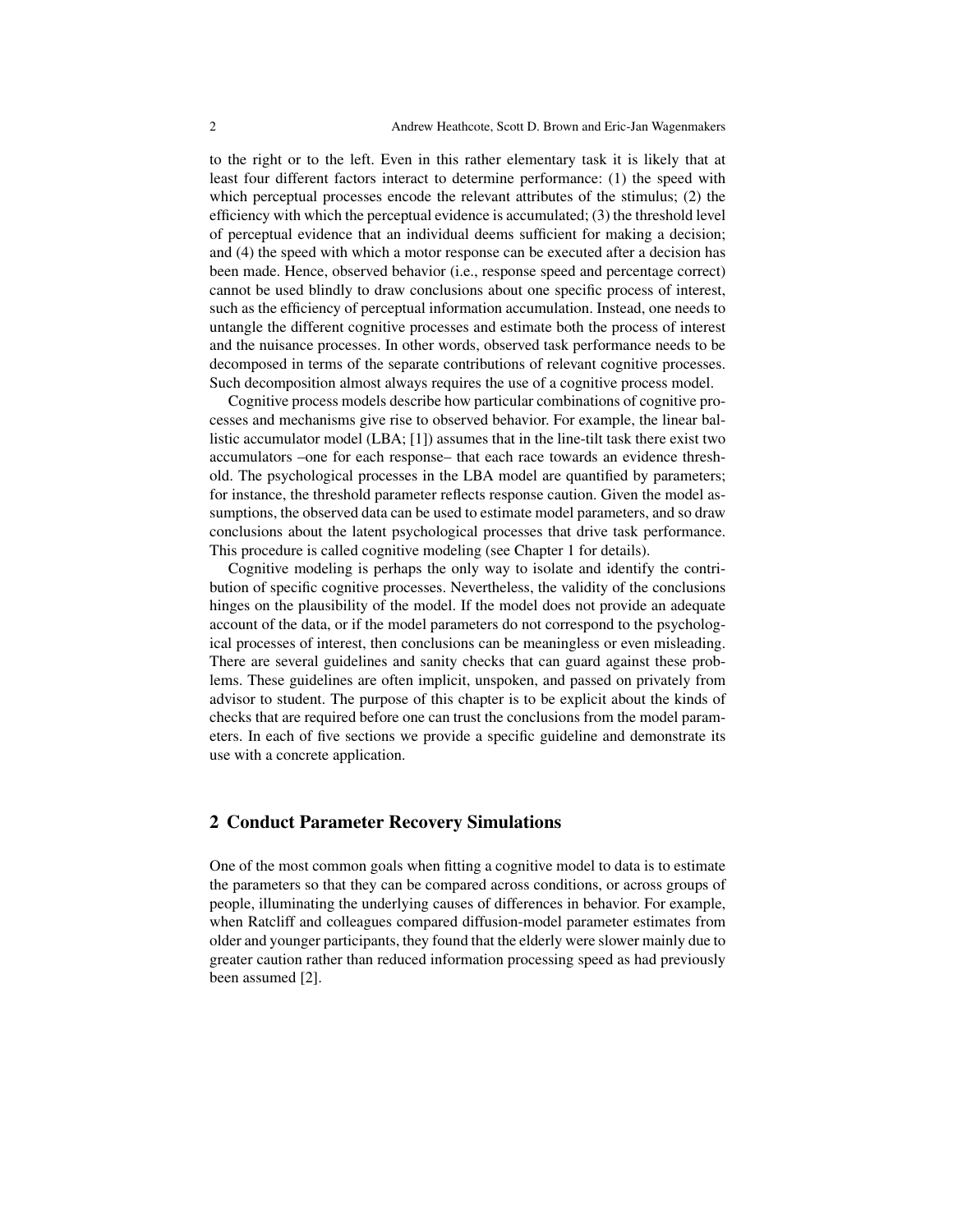A basic assumption of investigations like these is adequate parameter recovery – that a given cognitive model and associated estimation procedure produces accurate and consistent parameter estimates given the available number of data points. For standard statistical models there is a wealth of information about how accurately parameters can be recovered from data. This information lets researchers know when parameters estimated from data can, and cannot, be trusted. Models of this sort include standard statistical models (such as general linear models) and some of the simplest cognitive models (e.g., multinomial processing trees [3]).

However, many interesting cognitive models do not have well-understood estimation properties. Often the models are newly developed, or are new modifications of existing models, or sometimes they are just existing models whose parameter estimation properties have not been studied. In these cases it can be useful to conduct a parameter recovery simulation study. An extra advantage of running one's own parameter recovery simulation study is that the settings of the study (sample sizes, effect sizes, etc.) can be matched to the data set at hand, eliminating the need to extrapolate from past investigations. When implementing estimation of a model for the first time, parameter recovery with a large simulated sample size also provides an essential bug check.

The basic approach of a parameter recovery simulation study is to generate synthetic data from the model, which of course means that the true model parameters are known. The synthetic data can then be analysed using the same techniques applied to real data, and the recovered parameter estimates can be compared against the true values. This gives a sense of both the bias in the parameter estimation methods (accuracy), and the uncertainty that might be present in the estimates (reliability). If the researcher's goal is not just to estimate parameters, but in addition to discriminate between two or more competing theoretical accounts, a similar approach can be used to determine the accuracy of discrimination, called a "model recovery simulation". Synthetic data are generated from each model, fit using both models, and the results of the fits used to decide which model generated each synthetic data set. The accuracy of these decisions shows the reliability with which the models can be discriminated.

When conducting a parameter recovery simulation, it is important that the analysis methods (the model fitting or parameter estimation methods) are the same as those used in the analysis of real data. For example, both synthetic data and real data analyses should use the same settings for optimisation algorithms, sample sizes, and so on. Even the model parameters used to generate synthetic data should mirror those estimated from real data, to ensure effect sizes etc. are realistic. An exception to this rule is when parameter recovery simulations are used to investigate methodological questions, such as what sample size might be necessary in order to identify an effect of interest. If the researcher has in mind an effect of interest, parameter recovery simulations can be conducted with varying sizes of synthetic samples (both varying numbers of participants, and of data points per participant) to identify settings that will lead to reliable identification of the effect.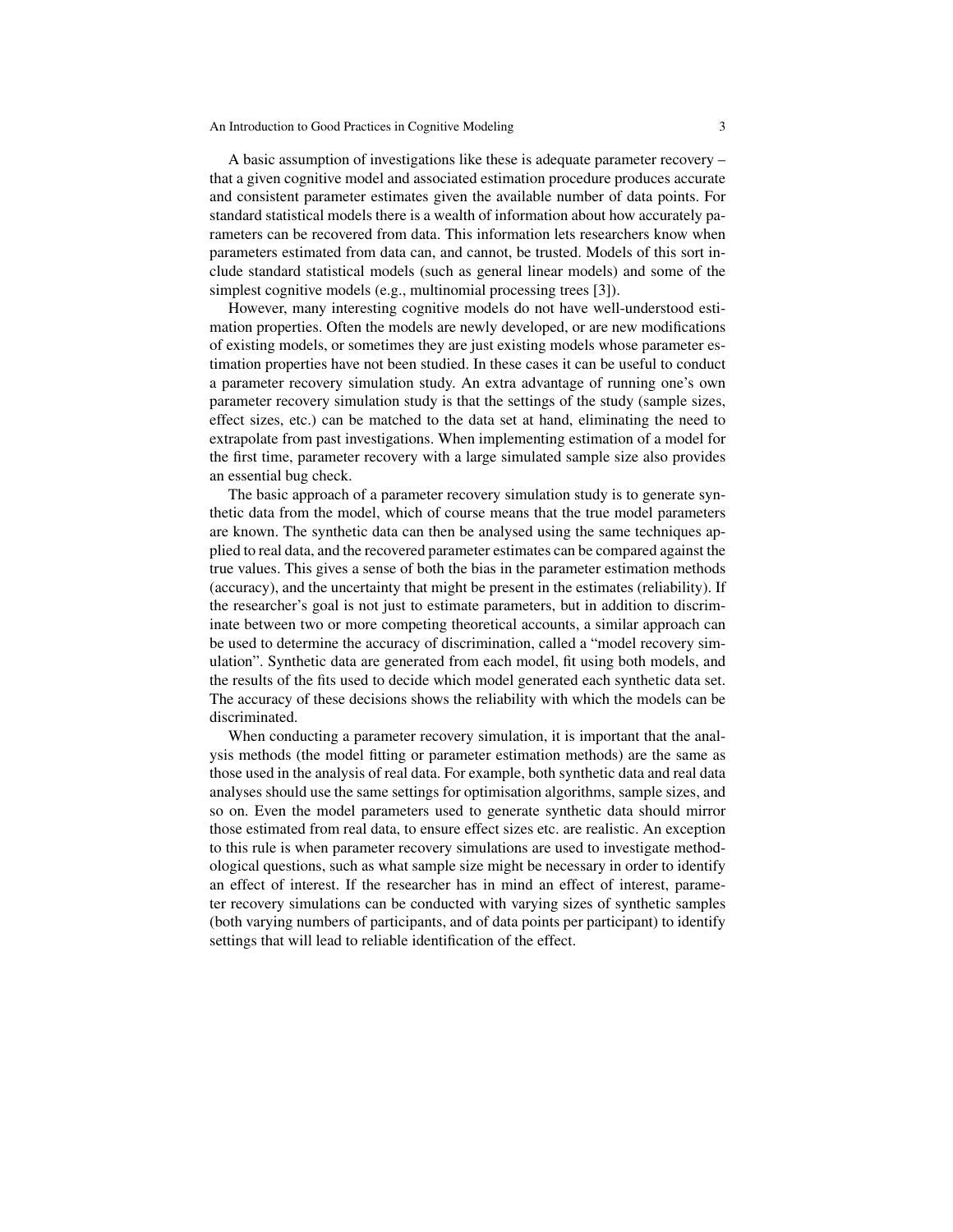#### *2.1 Examples of Parameter Recovery Simulations*

Evidence accumulation models are frequently used to understand simple decisions, in paradigms from perception to reading, and short term memory to alcohol intoxication [4, 5, 6, 7, 8, 9]. The most frequently-used evidence accumulation models for analyses such as these are the diffusion model, the EZ-diffusion model, and the linear ballistic accumulator (LBA) model [10, 11, 1]. As the models have become more widely used in parameter estimation analyses, the need for parameter recovery simulations has grown. As part of addressing this problem, in previous work, Donkin and colleagues ran extensive parameter recovery simulations for the diffusion and LBA models [12]. A similar exercise was carried out just for the EZ diffusion model when it was proposed, showing how parameter estimates from that model vary when estimated from known data of varying sample sizes [11].

Donkin and colleagues also went one step further, and examined the nature of parameters estimated from wrongly-specified models [12]. They generated synthetic data from the diffusion model and the LBA model, and examined parameter estimates resulting from fitting those data with the other model (i.e., the wrong model). This showed that most of the core parameters of the two models were comparable – for example, if the non-decision parameter was changed in the data-generating model, the estimated non-decision parameter in the other model faithfully recovered that effect. There were, however, parameters for which such relationships did not hold, primarily the response-caution parameters. These results can help researchers understand when the results they conclude from analysing parameters of one model might translate to the parameters of the other model. They can also indicate when model-based inferences are and are not dependent on assumptions not shared by all models.

To appreciate the importance of parameter recovery studies, consider the work by van Ravenzwaaij and colleagues on the Balloon Analogue Risk Task (BART, [13]). On every trial of the BART, the participant is presented with a balloon that represents a specific monetary value. The participant has to decide whether to transfer the money to a virtual bank account or to pump the balloon, an action that increases the balloon's size and value. After the balloon has been pumped the participant is faced with the same choice again: transfer the money or pump the balloon. There is some probability, however, that pumping the balloon will make it burst and all the money associated with that balloon is lost. A trial finishes whenever the participant has transferred the money or the balloon has burst. The BART task was designed to measure propensity for risk-taking. However, as pointed out by Wallsten and colleagues, performance on the BART task can be influenced by multiple psychological processes [14]. To decompose observed behavior into psychological processes and obtain a separate estimate for the propensity to take risk, Wallsten and colleagues proposed a series of process models.

One of the Wallsten models for the BART task (i.e., "Model 3" from [14], their Table 2) has four parameters:  $\alpha$ ,  $\beta$ ,  $\gamma^+$ , and  $\mu$ . For the present purposes, the precise specification of the model and the meaning of the parameters is irrelevant (for a detailed description see [15, 14]). What is important here is that van Ravenzwaaij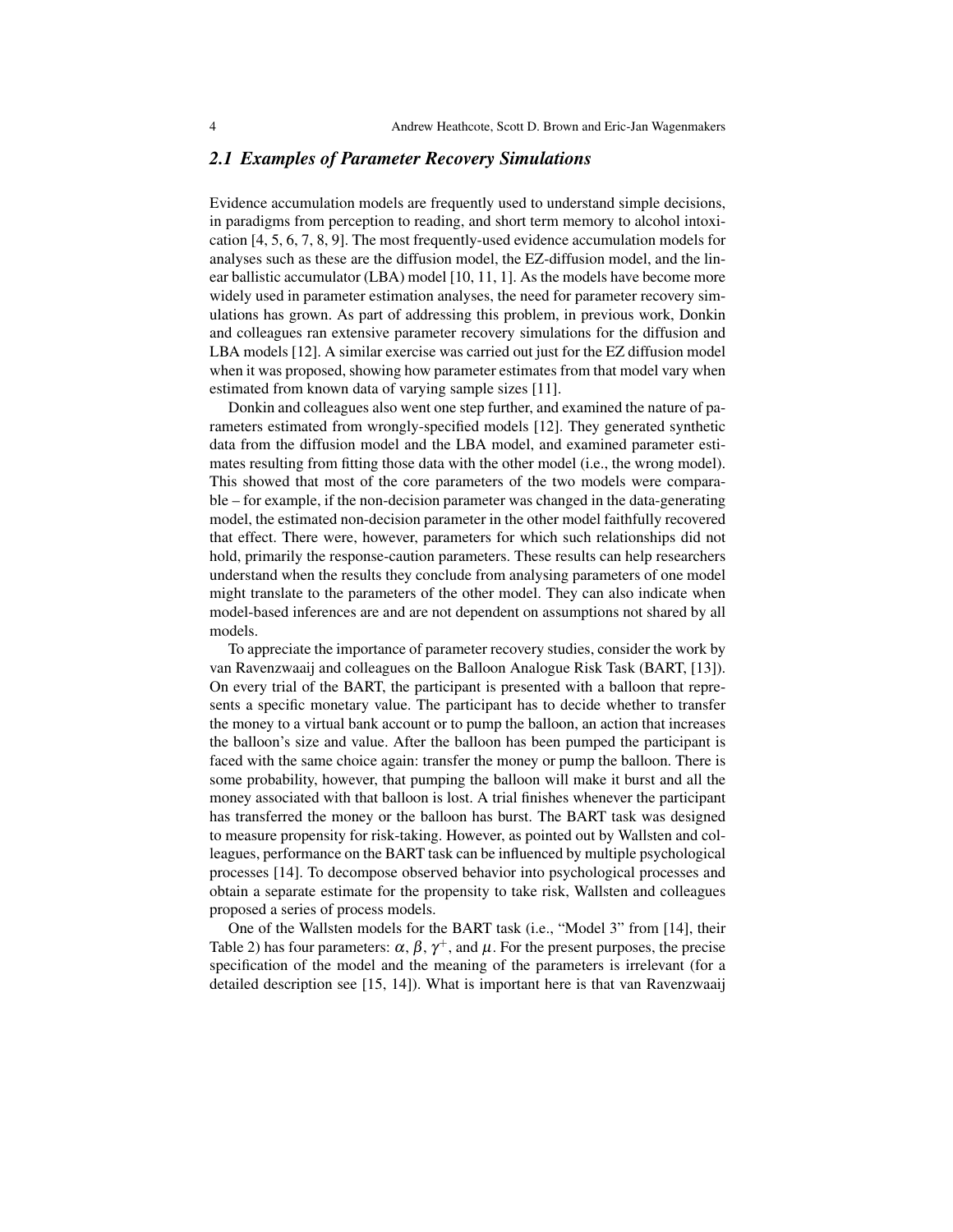and colleagues conducted a series of studies to examine the parameter recovery for this model  $[15]$ .<sup>1</sup> The results of one of those recovery studies are presented in Figure 1. This figure shows the results of 1000 simulations of a single synthetic participant completing 300 BART trials<sup>2</sup>, for each of six sets of data-generating parameter values. For each of the 1000 simulations, van Ravenzwaaij et al. obtained a point estimate for each parameter. In Figure 1, the dots represent the median of the 1000 point estimates, and the "violins" that surround the dots represent density estimates that represent the entire distribution of point estimates, with the extreme 5% truncated. The horizontal lines show the true parameter values that were used to generate the synthetic data (also indicated on top of each panel).



**Fig. 1** The 4-parameter BART model recovers parameters  $\gamma^+$  and  $\beta$ , but fails to recover parameters  $\alpha$  and  $\mu$  (results based on a 300-trial BART). The dots represent the median of 1000 point estimates from 1000 different BARTs performed by a single synthetic agent. The violin shapes around the dots are density estimates for the entire distribution of point estimates, with the extreme 5% truncated [16]. The horizontal lines represent the true parameter values.

Figure 1 shows good parameter recovery for  $\gamma^+$  and  $\beta$ , with only a slight overestimation of  $\gamma^+$ . The  $\alpha$  and  $\mu$  parameters are systematically overestimated. The overestimation of  $\alpha$  increases when the true value of  $\mu$  becomes smaller (in the bottom left panel, compare the fourth, second, and fifth violin from the left or compare the leftmost and rightmost violins). The overestimation of  $\mu$  increases when the true

<sup>1</sup> Extensive details are reported here: http://www.donvanravenzwaaij.com/Papers\_ files/BART\_Appendix.pdf

<sup>2</sup> With only 90 trials –the standard number– parameter recovery was very poor.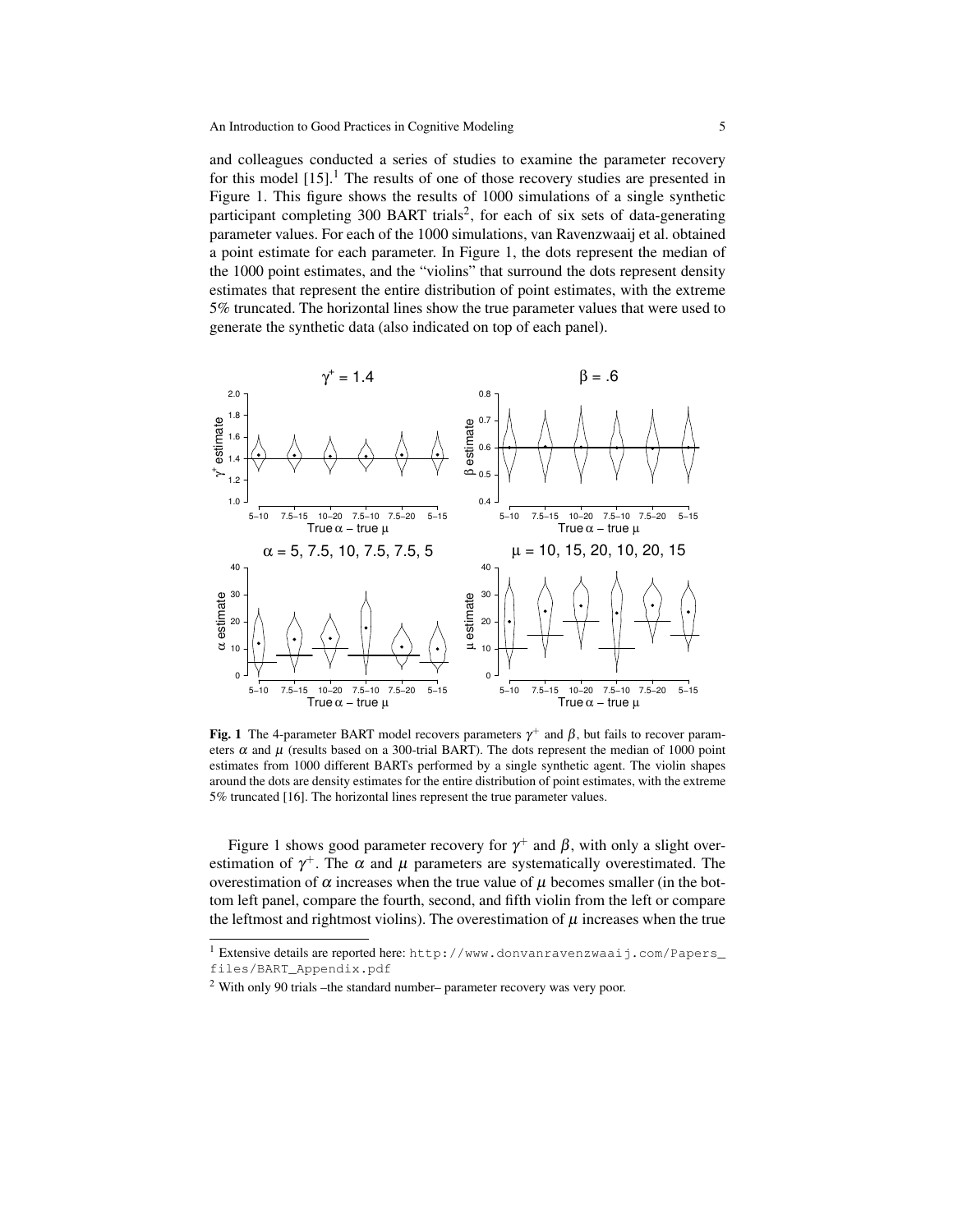value of  $\alpha$  becomes larger (in the bottom right panel, compare the first and the fourth violin from the left). Both phenomena suggest that parameter recovery suffers when the true value of  $\alpha$  is close to the true value of  $\mu$ . For the six sets of data-generating parameter values shown on the *x*-axis from Figure 1, the correlations between the point estimates of  $\alpha$  and  $\mu$  were all high: .97,.95,.93,.99,.83,.89, respectively.

The important lesson here is that, even though a model may have parameters that are conceptually distinct, the way in which they interact given the mathematical form of a model may mean that they are not distinct in practice. In such circumstances it is best to study the nature of the interaction and either modify the model or develop new paradigms that produce data capable of discriminating these parameters. The complete set of model recovery studies led van Ravenzwaaij and colleagues to propose a two-parameter BART model ([15]; but see [17]).

#### 3 Carry Out Tests of Selective Influence

Cognitive models can be useful tools for understanding and predicting behavior, and for reasoning about psychological processes, but –as with all theories– utility hinges on validity. Establishing the validity of a model is a difficult problem. One method is to demonstrate that the model predicts data that are both previously unobserved, and ecologically valid. For example, a model of decision making, developed for laboratory tasks, might be validated by comparison against the decisions of consumers in real shopping situations. External data of this sort are not always available; even when they are, their ecological validity is not always clear. For example, it is increasingly common to collect neural data such as electroencephalography (EEG) or functional magnetic resonance imaging (fMRI) measurements simultaneously with behavioral data. Although it is easy to agree that the neural data should have some relationship to the cognitive model, it is not often clear what that relationship should be – which aspects of the neural data should be compared with which elements of the cognitive model.

An alternative way to establish model validity is via tests of selective influence. Rather than using external data as the benchmark of validity, this method uses experimental manipulations. Selective influence testing is based on the idea that a valid model can titrate complex effects in raw data into separate and simpler accounts in terms of latent variables. From this perspective, a model is valid to the extent that it make sense of otherwise confusing data. For example, signal detection models can explain simultaneous changes in false alarms and hit rates –and maybe confidence too– as simpler effects on underlying parameters (i.e., sensitivity and bias). Similarly, models of speeded decision-making can convert complex changes in the mean, variance, and accuracy of response time data into a single effect of just one latent variable.

Testing for selective influence begins with *a priori* hypotheses about experimental manipulations that ought to influence particular latent variables. For instance, from the structure of signal detection theory, one expects payoff manipulations to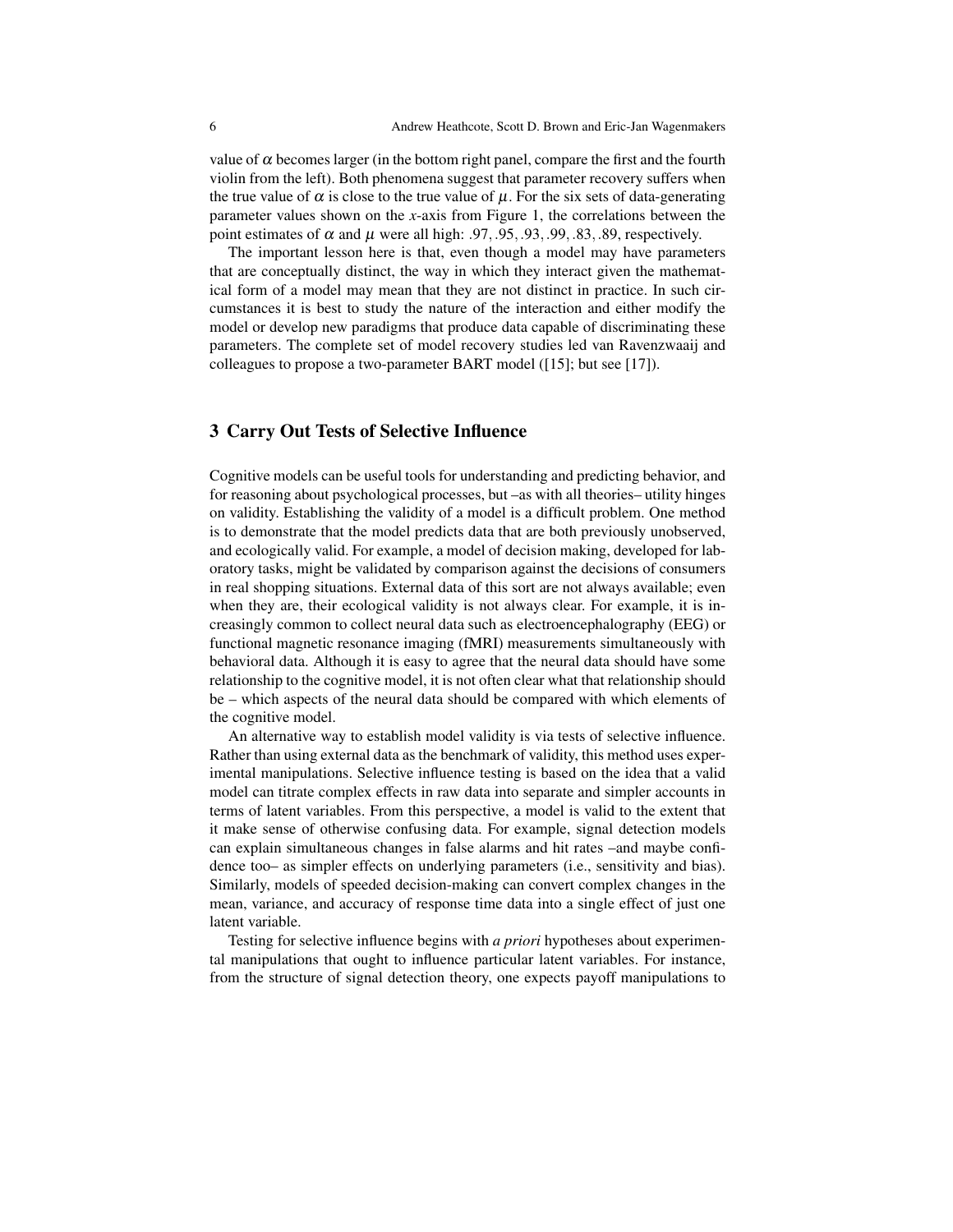influence bias, but not sensitivity. Empirically testing this prediction of selective influence becomes a test of the model structure itself.

#### *3.1 Examples of Selective Influence Tests*

Signal detection theory has a long history of checking selective influence. Nearly half a century ago, Parks [18] demonstrated that participants tended to match the probability of their responses to the relative frequency of the different stimulus classes. This behavior is called probability matching, and it is statistically optimal in some situations. Probability matching requires decision makers to adjust their decision threshold (in SDT terms: bias) in response to changes in relative stimulus frequencies. Parks –and many since– have demonstrated that decision-makers, from people to pigeons and rats, do indeed change their bias parameters appropriately (for a review, see [19]). This demonstrates selective influence, because the predicted manipulation influences the predicted model parameter, and only that parameter. Similar demonstrations have been made for changes in signal detection bias due to other manipulations (e.g., the strength of memories: [20])

Models of simple perceptual decision making, particularly Ratcliff's diffusion model ([5, 21, 10]), have around six basic parameters. Their apparent complexity can be justified, however, through tests of selective influence. In seminal work, Ratcliff and Rouder orthogonally manipulated the difficulty of decisions and instructions about cautious vs. speedy decision-making, and demonstrated that manipulations of difficulty selectively influenced a stimulus-related model parameter (drift rate) while changes to instructions influenced a caution-related model parameter (decision boundaries). Voss, Rothermund and Voss [22] took this approach further and separately tested selective influences on the diffusion model's most fundamental parameters. For example, one experiment manipulated relative payoffs for different kinds of responses, and found selective influence on the model parameter representing bias (the "start point" parameter). These kinds of tests can alleviate concerns about model complexity by supporting the idea that particular model parameters are necessary, and by establishing direct relationships between the parameters and particular objective changes or manipulations.

Deciding whether one parameter is or is not influenced by some experimental manipulation is an exercise in model selection (i.e., selection between models that do and do not impose the selective influence assumption). Both Voss et al. and Ratcliff and Rouder approached this problem by estimating parameters freely and examining changes in the estimates between conditions; a significant effect on one parameter and non-significant effects on other parameters was taken as evidence of selective influence. Ho, Brown and Serences [23] used model selection based on BIC [24] and confirmed that changes in the response production procedure –from eye movements to button presses– influenced only a "non-decision time" parameter which captures the response-execution process. However, a number of recent studies have rejected the selective influence of cautious vs. speedy decision-making on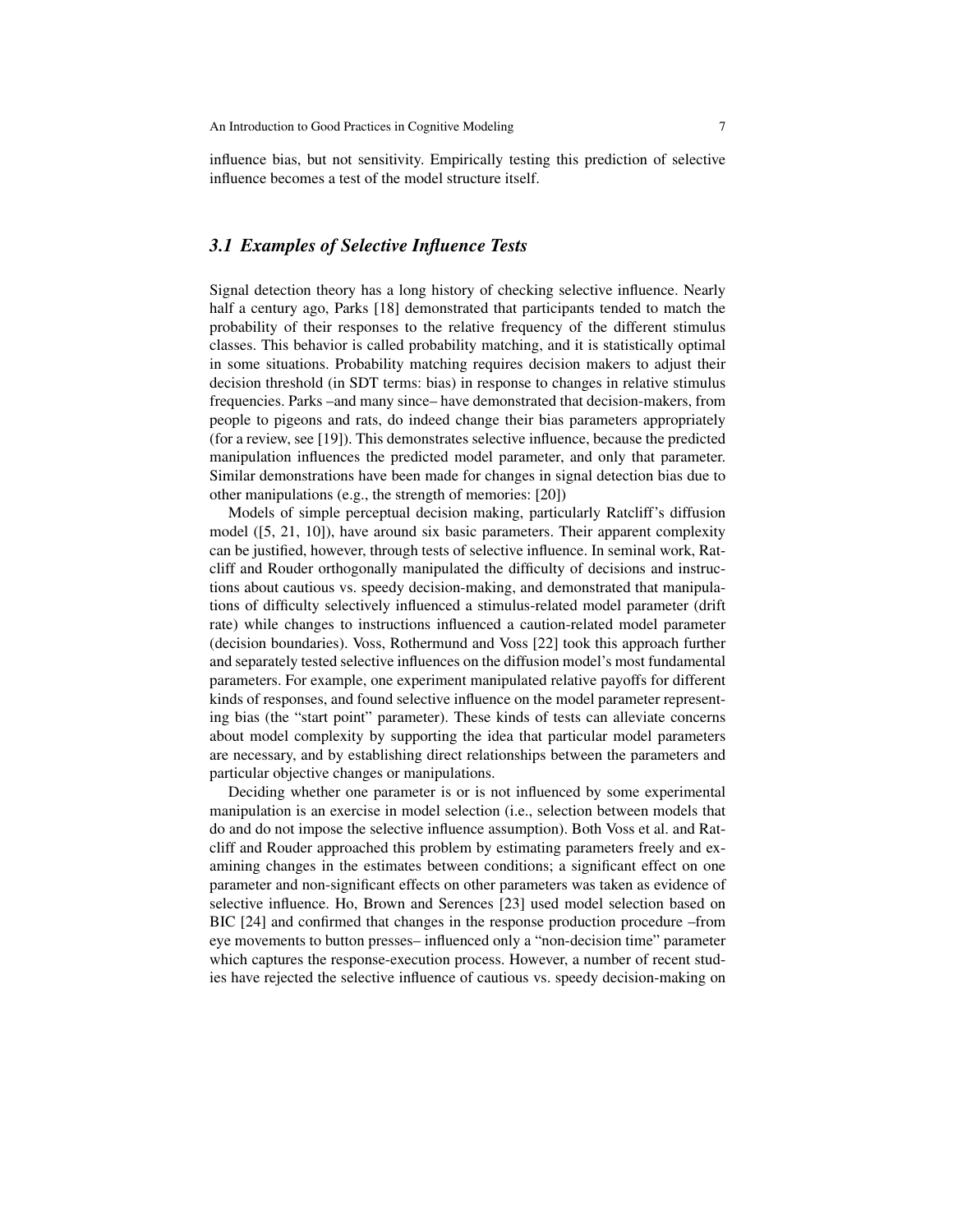decision boundaries [25, 26, 27]. In a later section we show how model-selection was used in this context.

#### 4 Quantify Uncertainty in Parameter Estimates

In many modeling approaches, the focus is on model prediction and model fit for a single "best" set of parameter estimates. For example, suppose we wish to estimate the probability  $\theta$  that Don correctly discriminates regular beer from alcohol-free beer. Don is repeatedly presented with two cups (one with regular beer, the other with non-alcoholic beer) and has to indicate which cup holds the regular beer. Now assume that Don answers correctly in 3 out of 10 cases. The maximum likelihood estimate  $\hat{\theta}$  equals  $3/10 = .3$ , but it is evident that this estimate is not very precise. Focusing on only a single point estimate brings with it the danger of overconfidence: predictions will be less variable than they should be.

In general, when we wish to use a model to learn about the cognitive processes that drive task performance, it is appropriate to present the precision with which these processes have been estimated. The precision of the estimates can be obtained in several ways. Classical or frequentist modelers can use the bootstrap [28], a convenient procedure that samples with replacement from the original data and then estimates parameters based on the newly acquired bootstrap data set; the distribution of point estimates across the bootstrap data sets provides a close approximation to the classical measures of uncertainty such as the standard error and the confidence interval. Bayesian modelers can represent uncertainty in the parameter estimates by plotting the posterior distribution or a summary measure such as a credible interval.

## *4.1 Example of Quantifying Uncertainty in Parameter Estimates*

In an elegant experiment, Wagenaar and Boer assessed the impact of misleading information on earlier memories [29]. They showed 562 participants a sequence of events in the form of a pictorial story involving a pedestrian-car collision at an intersection with a traffic light. In some conditions of the experiment, participants were later asked whether they remembered a pedestrian crossing the road when the car approached the "stop sign". This question is misleading (the intersection featured a traffic light, not a stop sign), and the key question centers on the impact that the misleading information about the stop sign has on the earlier memory for the traffic light. $3$ 

Wagenaar and Boer constructed several models to formalize their predictions. One of these models is the "destructive updating model", and its critical parameter *d* indicates the probability that the misleading information about the stop sign

<sup>&</sup>lt;sup>3</sup> The memory for the traffic light was later assessed by reminding participants that there was a traffic light at the intersection, and asking them to indicate its color.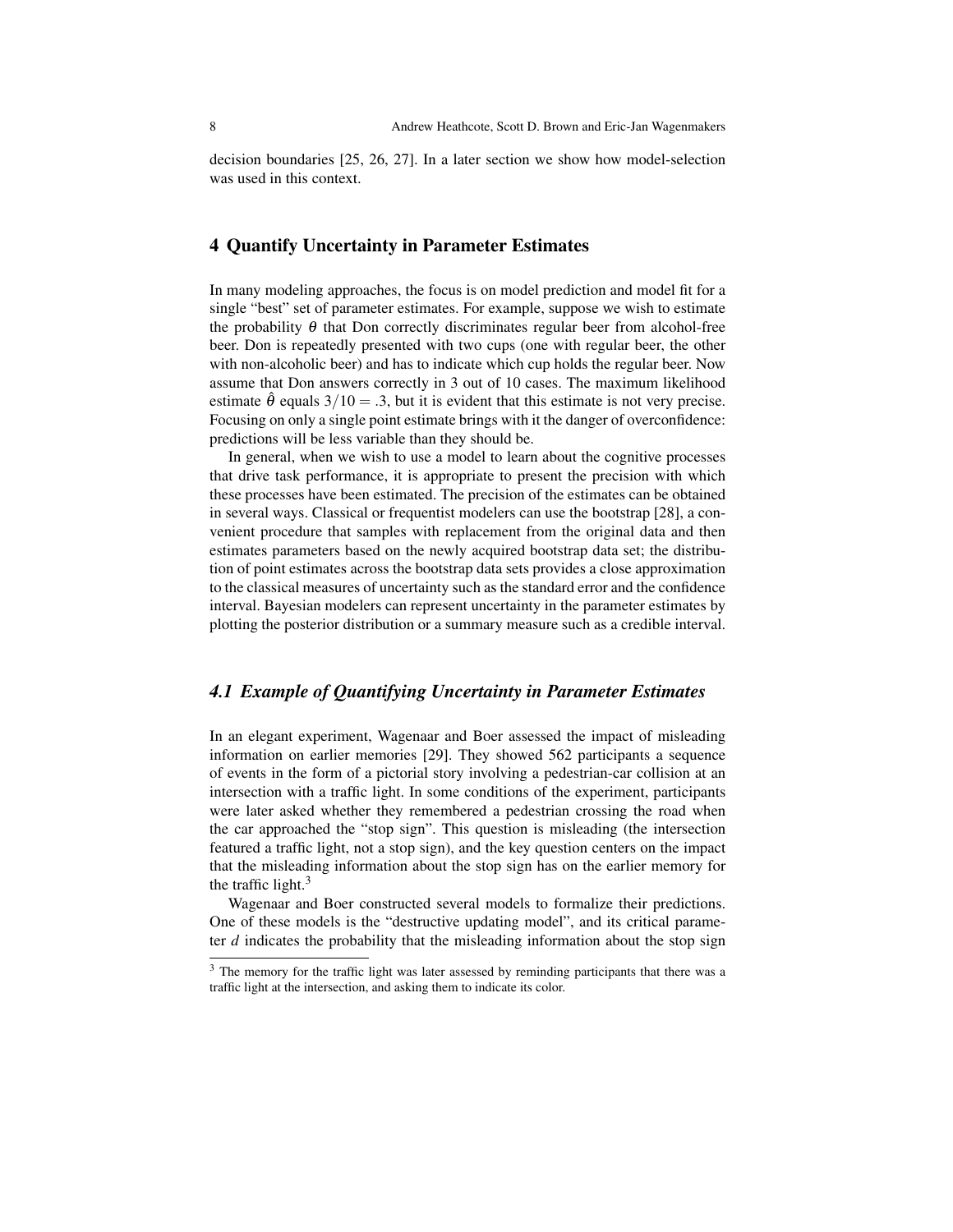(when properly encoded) destroys the earlier memory about the traffic light. When  $d = 0$ , the misleading information does not affect the earlier memory and the destructive updating model reduces to the "no-conflict model". Wagenaar and Boer fit the destructive updating model to the data and found that the single best parameter estimate was  $\hat{d} = 0$ .

Superficial consideration may suggest that the result of Wagenaar and Boer refutes the destructive updating model, or at least makes this model highly implausible. However, a more balanced perspective arises once the uncertainty in the estimate of  $\hat{d}$  is considered. Figure 2 shows the prior and posterior distributions for the *d* parameter (for details see [30]). The prior distribution is uninformative, reflecting the belief that all values of *d* are equally likely before seeing the data. The observed data then update this prior distribution to a posterior distribution; this posterior distribution quantifies our knowledge about *d* [31]. It is clear from Figure 2 that the most plausible posterior value is  $d = 0$ , in line with the point estimate from Wagenaar and Boer, but it is also clear that this point estimate is a poor summary of the posterior distribution. The posterior distribution is quite wide and has changed relatively little compared to the prior, despite the fact that 562 people participated in the experiment. Values of  $d < 0.4$  are more likely under the posterior than under the prior, but not by much; in addition, the posterior ordinate at  $d = 0$  is only 2.8 times higher than the prior ordinate at value  $d = 0$ . This constitutes evidence against the destructive updating model that is is merely anecdotal or "not worth more than a bare mention" [32].<sup>4</sup>

In sum, a proper assessment of parameter uncertainty avoids conclusions that are overconfident. In the example of Wagenaar and Boer, even 562 participants were not sufficient to yield strong support for or against the models under consideration.

#### 5 Show Model Fit

When a model is unable to provide an adequate account of the observed data, conclusions based on the model's parameters are questionable. It is, therefore, important to always show the fit of the model to the data. A compelling demonstration of this general recommendation is known as Anscombe's quartet [33] replotted here as Figure 3. The figure shows four data sets that have been equated on a number of measures: the Pearson correlation between the *x* and *y* values, the mean of the *x* and *y* values, and the variance of the *x* and *y* values. From the graphical display of the data, however, it is immediately obvious that the data sets are very different in terms of the relation between the *x* values and the *y* values. Only for the data set shown in the top left panel does it make sense to report the Pearson correlation (a linear measure of association). In general, we do not recommend relying on a test of whether a single global measure of model misfit is "significant". The latter practice is not even suitable for linear models [34], let alone non-linear cognitive process models,

<sup>4</sup> Wagenaar and Boer put forward a similar conclusion, albeit not formalized within a Bayesian framework.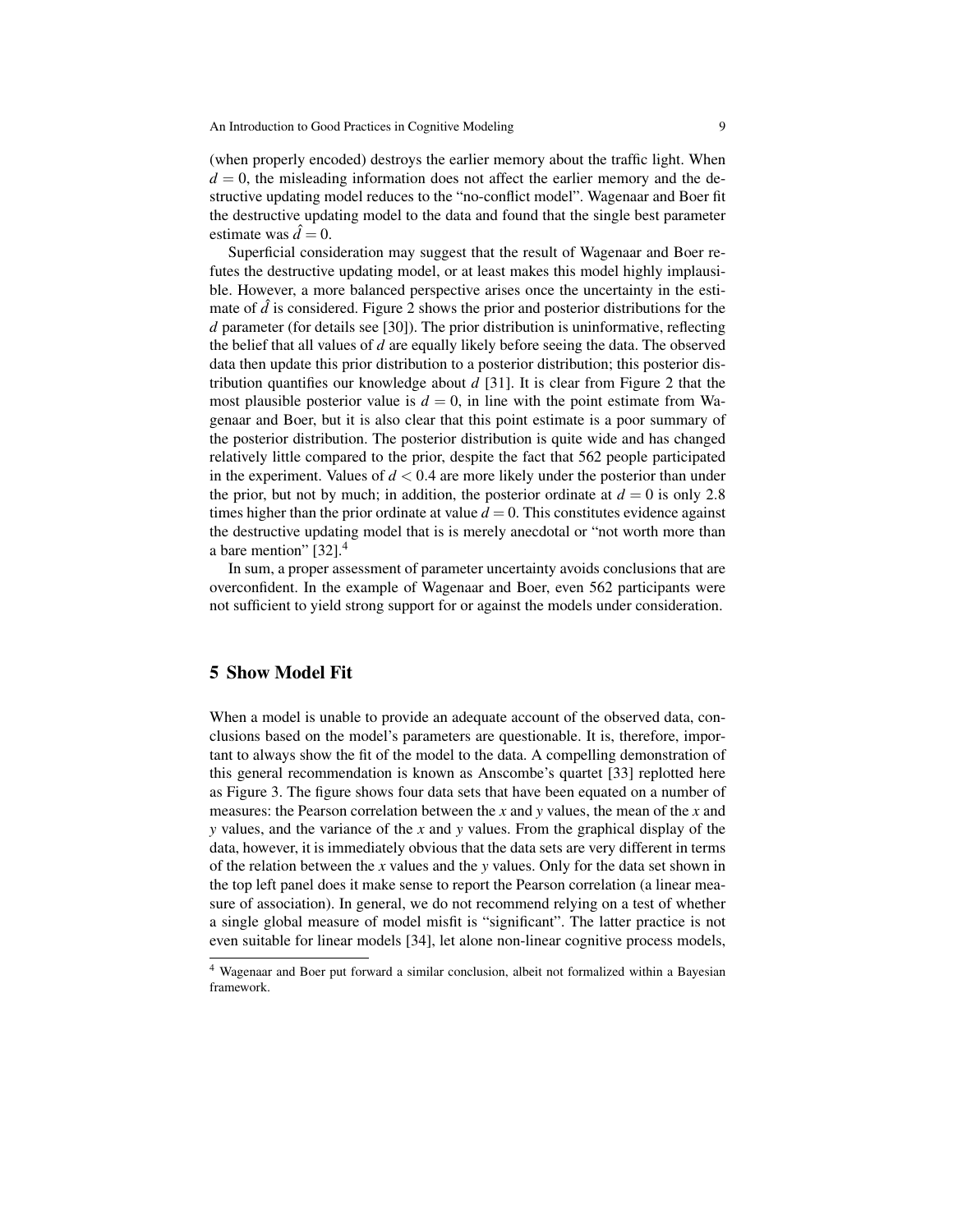

Fig. 2 Prior and posterior distributions for the *d* parameter in the destructive updating model from Wagenaar and Boer (1987), based on data from 562 participants. When  $d = 0$ , the destructive updating model reduces to the no-conflict model in which earlier memory is unaffected by misleading information presented at a later stage. The posterior distribution was approximated using 60,000 Markov chain Monte Carlo samples. Figure downloaded from Flickr, courtesy of Eric-Jan Wagenmakers.

and is subject to the problem that with sufficient power rejection is guaranteed, and therefore meaningless [35]. Rather we recommend that a variety of graphical checks be made and a graphical summary of the relevant aspects of model fit be reported.

Displaying and checking model fit can be difficult when data come from many participants in a complicated multiple-factor design. When the model is nonlinear, as is almost always the case with cognitive process models, fitting to data averaged over participants should be avoided, as even a mild nonlinearity can introduce systematic distortions (e.g., forgetting and practice curves [36, 37, 38]). For the purpose of displaying overall model fit it is fine to overlay a plot of the average data with the average of each participant's model fit, as both averages are subject to the same distortions. However, analogous plots should also be checked for each indi-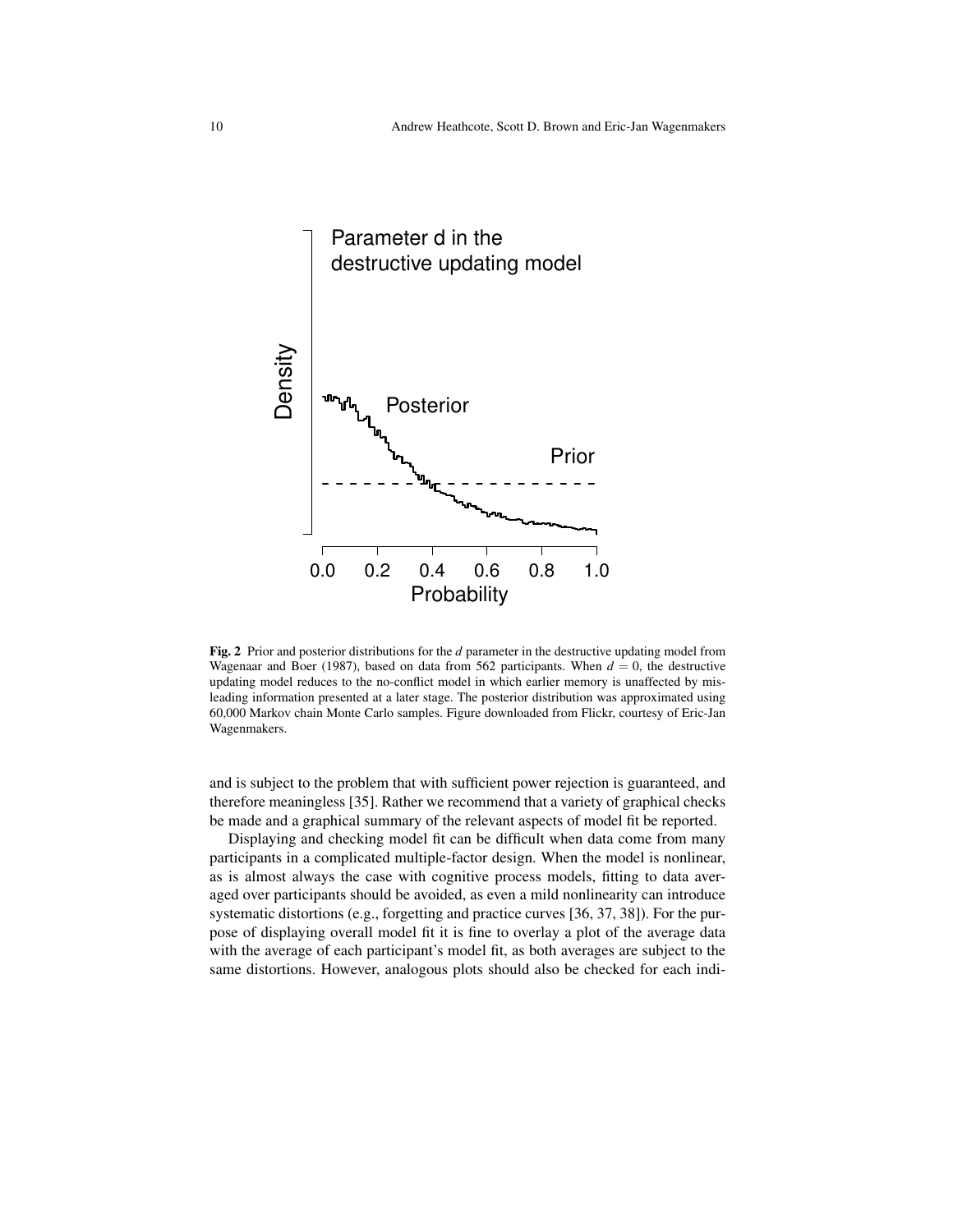

Fig. 3 Anscombe's quartet highlights the importance of plotting data to confirm the validity of the model fit. In each panel, the Pearson correlation between the *x* and *y* values is the same,  $r = .816$ . In fact, the four different data sets are also equal in terms of the mean and variance of the *x* and *y* values. Despite the equivalence of the four data patterns in terms of popular summary measures, the graphical displays reveal that the patterns are very different from one another, and that the Pearson correlation (a linear measure of association) is only valid for the data set from the top left panel. Figure downloaded from Flickr, courtesy of Eric-Jan Wagenmakers.

vidual, both to detect atypical participants, and because it is common for initial fit attempts to fail with some participants. In some cases individual plots can reveal that an apparently good fit in an average plot is due to "cancelling out" of underand over-estimation for different groups of participants. Similarly, it is important to check plots of fit broken down by all of the influential factors in the experimental design. Even when interest focuses on the effects of a subset of factors, and so it is appropriate to average over other (effectively "nuisance") factors when reporting results, such averages can hide tradeoffs that mask systematic misfit. Hence, in the first instance it is important to carry out a thorough check graphical check of fit broken down by all factors that produce non-negligible effects on data.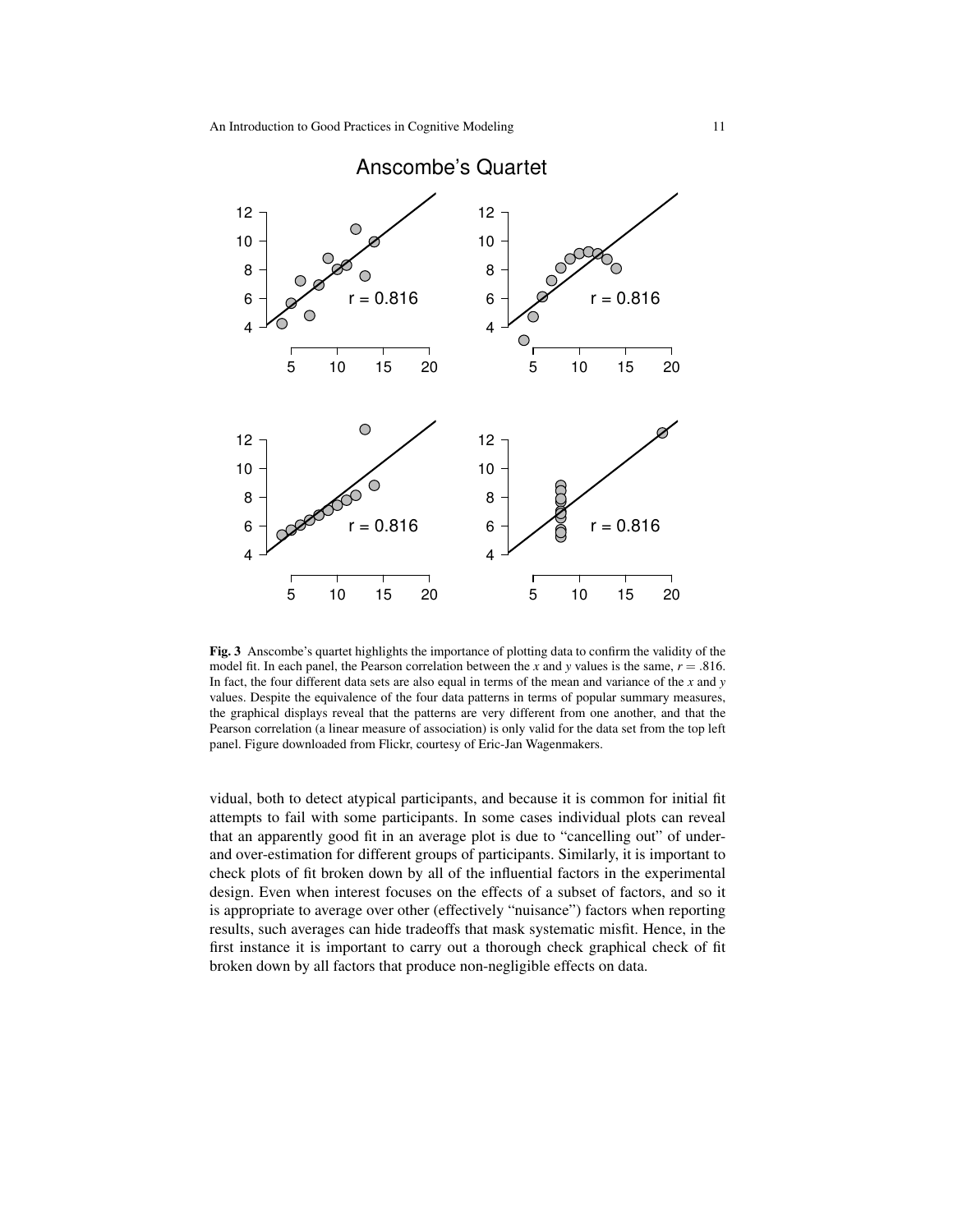In the case of continuous data it is practically difficult to display large numbers of data points from many participants in complex designs. An approach often used with evidence accumulation model fit to continuous response time (RT) data is to summarize the distribution of RT using quantiles (e.g., the median and other percentiles). A common choice is the  $10^{th}$ ,  $30^{th}$ ,  $50^{th}$ ,  $70^{th}$  and  $90^{th}$  percentiles (also called the 0.1, 0.3, 0.5, 0.7 and 0.9 quantiles). This five-quantile summary may omit some information, but it can compactly capture that are usually considered key features of the data. Of particular importance are the  $10<sup>th</sup>$  percentile, which summarises the fastest RTs, the 50<sup>th</sup> percentile or median, which summarises the central tendency, and the 90th percentile, which summaries the slowest RTs. The spread between the 90<sup>th</sup> and 10<sup>th</sup> percentiles summarises variability in RT and a larger difference between the  $90<sup>th</sup>$  and  $50<sup>th</sup>$  percentiles compared to the  $50<sup>th</sup>$  to  $10<sup>th</sup>$  percentile summarises the typically positive skew in RT distribution.

Further complication arises when data are multivariate. For example, cognitive process models are usually fit to data from choice tasks. Where one of two choices is classified as correct, the rate of accurate responding provides a sufficient summary. However, participants can trade accuracy for speed [39], so in many cases it is important to also take RT into account. That is, the data are bivariate, consisting of an RT distribution for correct responses, an RT distribution for error responses, and an accuracy value specifying the rate at which correct and error responses occur. Latency-probability (LP) plots [40, 41] deal with the bivariate nature of choice data by plotting mean RT on the y-axis against response probability on the x-axis. As error responses commonly occur with low probability, error data appear on the left of the plot and correct response data on the right of the plot. In the two-choice case the x-values occur in pairs. For example, if the error rate is 0.1 then the corresponding correct-response data must be located at 0.9. Quantile-probability (QP) plots [42] generalize this idea to also display a summary of RT distribution by plotting quantiles on the y-axis (usually the five-quantile summary) instead of the mean. Although the QP plot provides a very compact representation of choice RT data that can be appropriate in some circumstances, we do not recommend it as a general method of investigating model fit for reasons we illustrate in the following example. Rather, we recommend looking at separate plots of accuracy and correct and error RT distributions (or in the  $n>2$  alternative case, RT distributions for each type of choice).

#### *5.1 Examples of Showing Model Fit*

Wagenmakers and colleagues [43] had participants perform a lexical decision task – deciding if a letter string constituted a word or nonword, using high, low and very-low frequency word stimuli and nonword stimuli. In their first experiment participants were given instructions that emphasised either the accuracy or speed of responding. They fit a relatively simple 12-parameter diffusion model to these data, assuming that instructions selectively influenced response caution and bias, whereas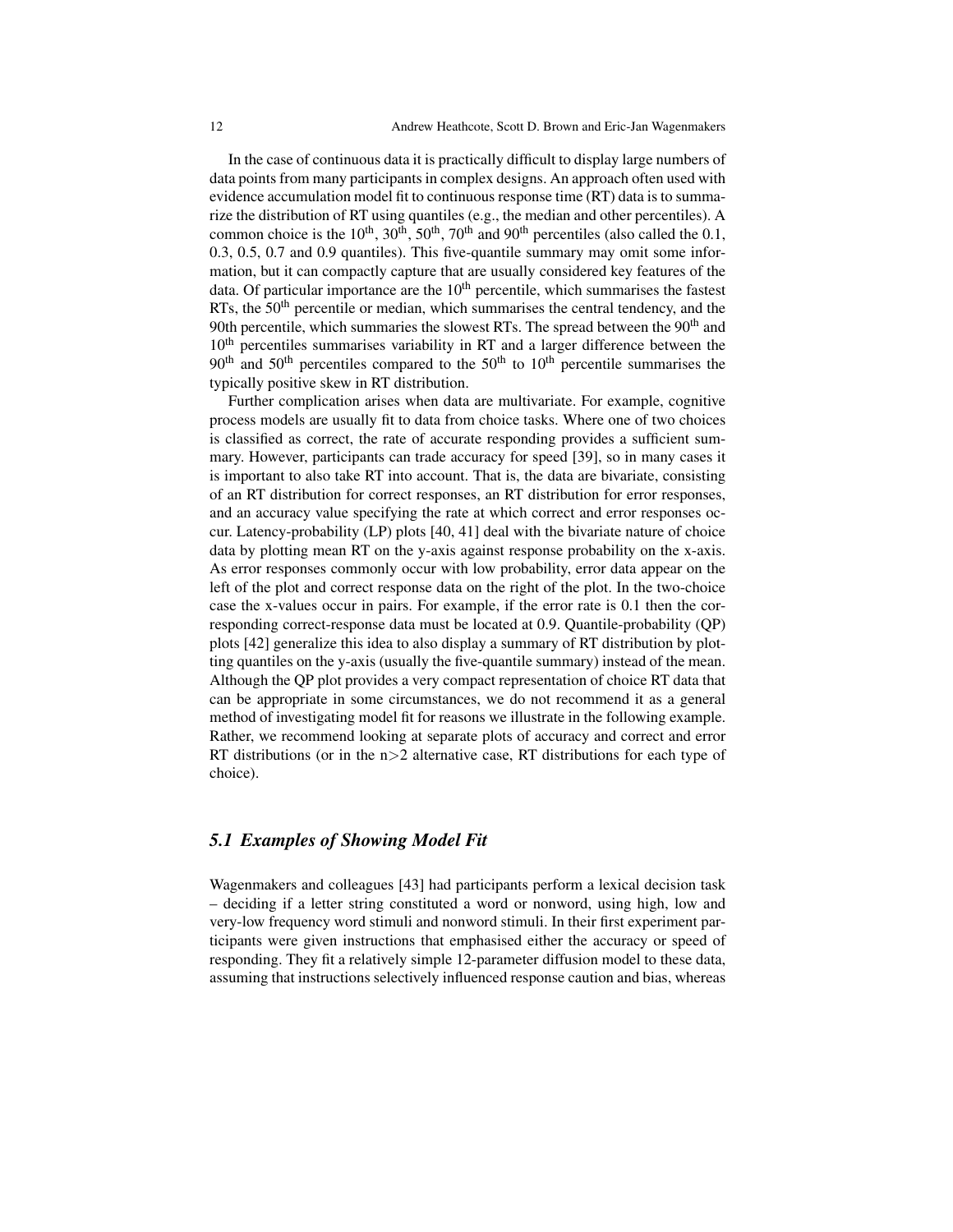stimulus type selectively influenced the mean drift rate. Rae and colleagues [44] refit these data, including two extra participants not included in the originally reported data set (17 in total), in order to investigate the selective influence assumption about emphasis. They fit a more flexible 19-parameter model allowing (1) emphasis to affect the trial-to-trial standard deviation of bias as well as the mean and standard deviation of non-decision time; (2) stimulus type to affect the trial-to-trial standard deviation of the drift rate; and (3) allowing for response contamination. Their interest was in whether instruction emphasis could affect drift rate parameters, so they contrasted this 19 parameter "selective influence" model with a 27-parameter ("least constrained") model allowing speed emphasis to affect the mean and standard deviation of drift rates. We discuss this contrast in a following section but for now we focus on the fit of the selective-influence model.



Fig. 4 Quantile-probability plot of the average over 17 participants from Wagenmakers and colleagues' [43] Experiment 1 and fits of the "selective influence" model. In both emphasis conditions accuracy was ordered from greatest to least: high-frequency (hf) words, nonwords (nw), low-frequency words (lf) and very-low-frequency (vlf) words. Each data point is accompanied by a 95% confidence interval assuming a Student *t* distribution and based between-subject standard √ errors calculated as  $SD(x)/\sqrt{n}$ , where  $SD(x)$  is the standard deviation over participants and *n* is the number of participants.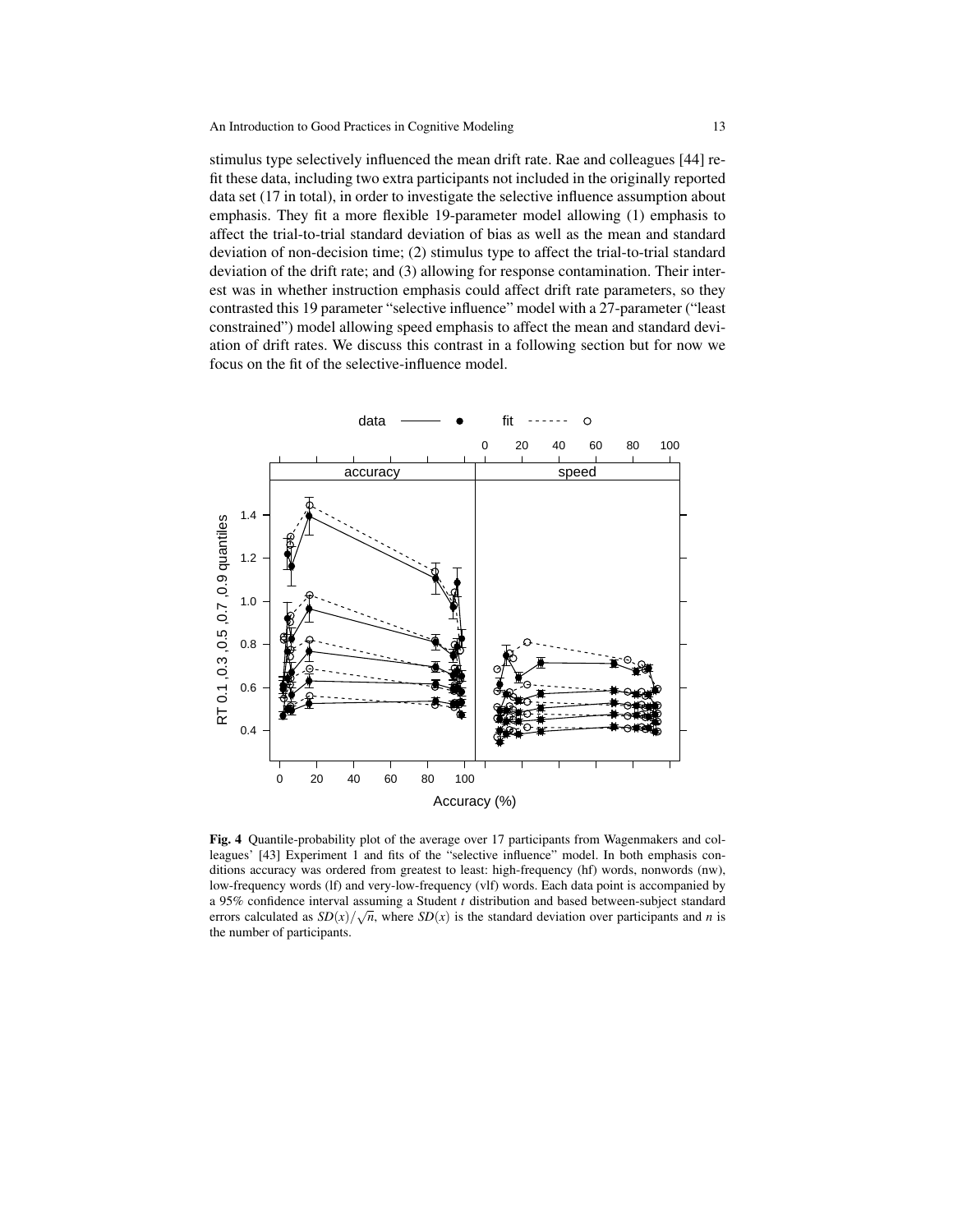Figure 4 is a quantile-probability plot of the selective-influence model. Data points are plotted with 95% confidence intervals based on conventional standard errors assuming a normal distribution in order to convey an idea of the likely measurement error, and model fit is indicated by points joined by lines. Uncertainty can also be conveyed by other means, such as bootstrap methods [28] applied to the data [43] or model fits [45]. In any case, it is important to plot points for the model as well as the data; plotting only lines for either can hide mis-fit because the eye can be fooled by intersections that do not reflect an accurate fit. The figure demonstrates the utility of QP plots in illustrating an important regularity in choice RT data [46]; the overall decreasing lines from left to right in the accuracy condition show that errors are slower than corresponding correct responses, whereas the symmetric lines around *accuracy* = 50% in the speed condition indicate approximately equal correct and error speed.

Overall, Figure 4 demonstrates that the model captures the majority of trends in the data, with many of the fitted points falling within 95% data confidence intervals. However there is also some evidence of misfit, especially in regard to accuracy in the speed condition. Rae and colleagues [44] focused on this failure of the selectiveinfluence model to account for the effect of emphasis instructions, motivated by similar findings for the LBA model [48], and the same pattern of under-estimation in experiments they reported using perceptual stimuli and in recognition memory (see also [49]). Figure 5 more clearly illustrates the speed-accuracy tradeoff induced by emphasis instructions –with accuracy displayed in the upper panels and speed of correct responses in the lower panels– and the under-estimation of the accuracy effect in the lexical decision data. For clarity, data from each stimulus type is plotted in a separate panel with emphasis condition plotted on the x-axis and joined by lines in order to emphasise the difference of interest. Each row of panels is tailored to examine a different aspect of the data. The upper panels show accuracy and the middle panels the distribution of correct RT. The lower panels plot both the central tendency (median) of correct RT (circle symbols) and error RT (triangle symbols) in order to highlight the relative speed of incorrect responses.

Figure 5 also uses within-subject standard errors appropriate to the focus on the (within-subject) difference between speed and accuracy emphasis. These standard errors reflect the reliability of the difference between speed and accuracy conditions, making it clear that the selective-influence model is unable to account for the effect of emphasis, particularly for very-low frequency and low-frequency words. The middle panels make it clear that, in contrast, this model provides a highly accurate account of its effect on RT distributions for correct responses, even for the 90<sup>th</sup> percentile, which has much greater measurement error than other quantiles. Finally, the lower panel clearly shows that the model predicts slow errors in the accuracy condition for all stimuli, whereas slow errors occur in the data only for the least word-like (very-low frequency and nonword) stimuli. In general, we recommend that a variety of multi-panel plots such as those in Figure 5 be examined, each tailored to particular aspects of the data, with standard errors appropriate to the questions of interest. We also highly recommend plotting versions of these plots for individual participants, which is made easy using trellis graphics [50].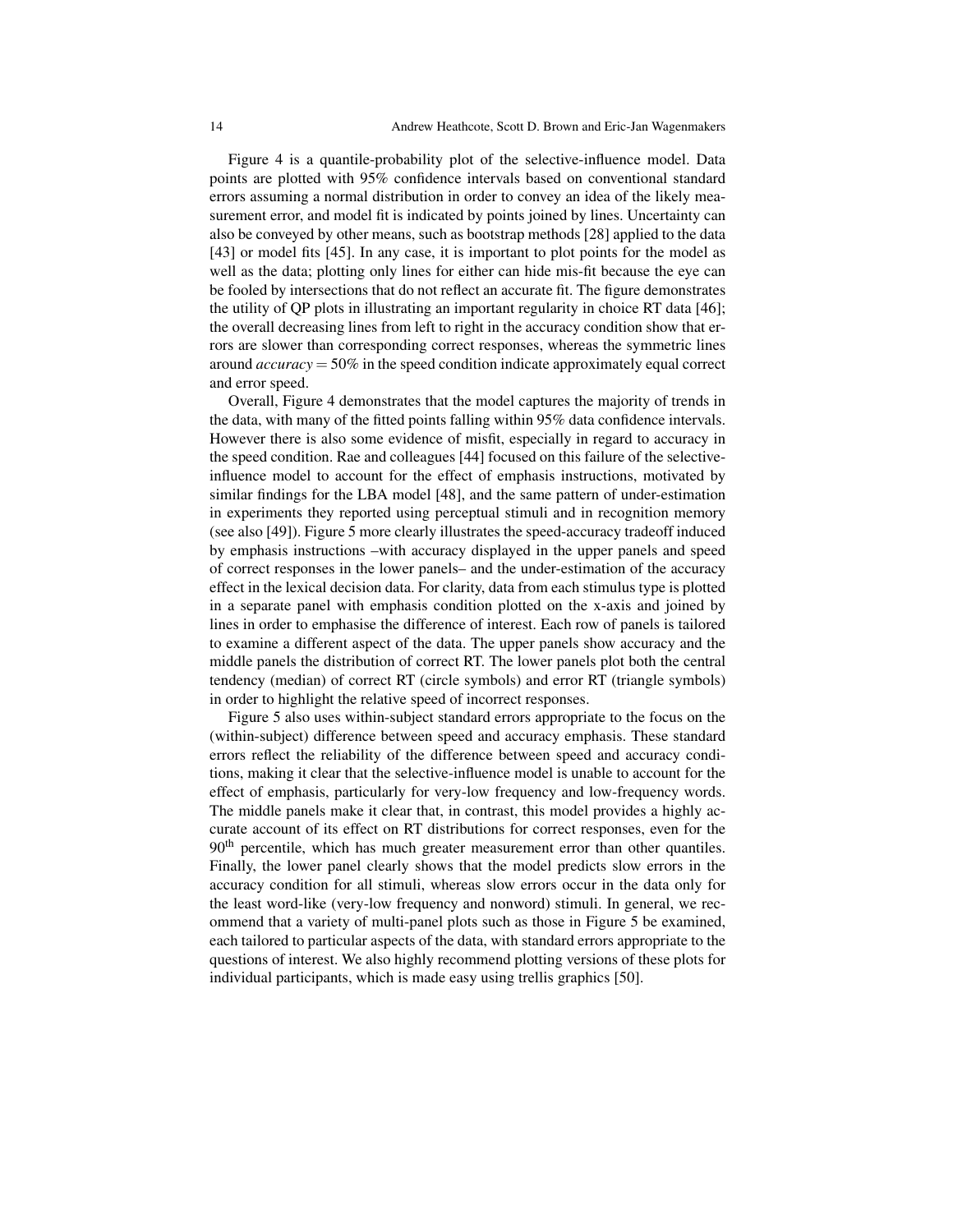#### 6 Engage in Model Selection

Cognitive models typically have several parameters that can sometimes interact in complex ways. How does a modeler decide which experimental design factors affect each parameter? Initial guidance is provided by conventions based on *a priori* assumptions and past research. In the realm of evidence accumulation models, for example, it has been widely assumed that stimulus-related factors selectively affect parameters related to the evidence flowing into accumulators (e.g., evidence accumulation rates) whereas instruction-related factors (e.g., an emphasis on speed vs. accuracy) affect accumulator-related parameters (e.g., bias and the amount of evidence required to make a decision) [46]. However, such conventional settings may not always hold, and in new paradigms they may not be available. Hence, it is prudent, and sometimes necessary, to engage in model selection: comparing a variety of different model parameterisations (variants) so that one or more can be selected and differences in parameter estimates among experimental conditions interpreted.

Even in relatively simple designs the number of model variants can rapidly become unmanageable. Suppose there are two experimental design factors, A and B. Each parameter might have a single estimated value (i.e., an intercept only model, often denoted ˜1), a main effect of or A or B (˜A or ˜B), or both main effects and their interaction (denoted  $\tilde{A}^*B = A + B + A:B$ , where "+" indicates an additive effect and ":" an interaction effect). If only parameterisations of this sort are considered there are  $2<sup>f</sup>$  models to select amongst, where *f* is the number of factors. If each of *m* types of model parameter are allowed this freedom then the total number of variants is  $2^{f \times m}$ . One might also consider additive models (e.g.,  $\tilde{A} + B$ ), in which case it is important to note that fit of an additive model depends on parameter scale (e.g., the model $\hat{A}$  + B can fit differently for a linear vs. log-scaled parameter, whereas A\*B will fit identically). Further, so far we have only considered hierarchical models, where the higher terms can only occur accompanied by their constituents. If all possible non-hierarchical models are allowed (e.g.,  $\tilde{A} + A:B$  and  $\tilde{B} + A:B$ ) the increase in the number of variants with *f* is much faster.

Once an appropriate set of model variants is selected its members must be compared in some way. Ideally misfit is quantified by a function of the likelihood of the data under each model variant, such as in Bayesian or maximum likelihood estimation methods, or some approximation, such as in quantile-based methods like maximum probability [51, 52, 53] or minimum likelihood-ratio  $\chi^2$  (i.e.,  $G^2$ ) estimation [49]. As the number of estimated parameters increases a model becomes more flexible and so is able to better fit data. In particular, a nested model –a model variant that is a special case obtained by fixing one or more parameters of a more complex model– necessarily has greater misfit than models that nest it. The best model variant cannot be selected based on goodness-of-fit alone, as the least-constrained model would always be selected, and over-fitting (i.e., capturing unsystematic variation specific to a particular data set) would be rife.

One approach –similar to sequential regression methods such as stepwise selection– is to choose a model based on the significance of changes in fit as parameters are added or deleted. The maximised log-likelihood (L) is convenient for this purpose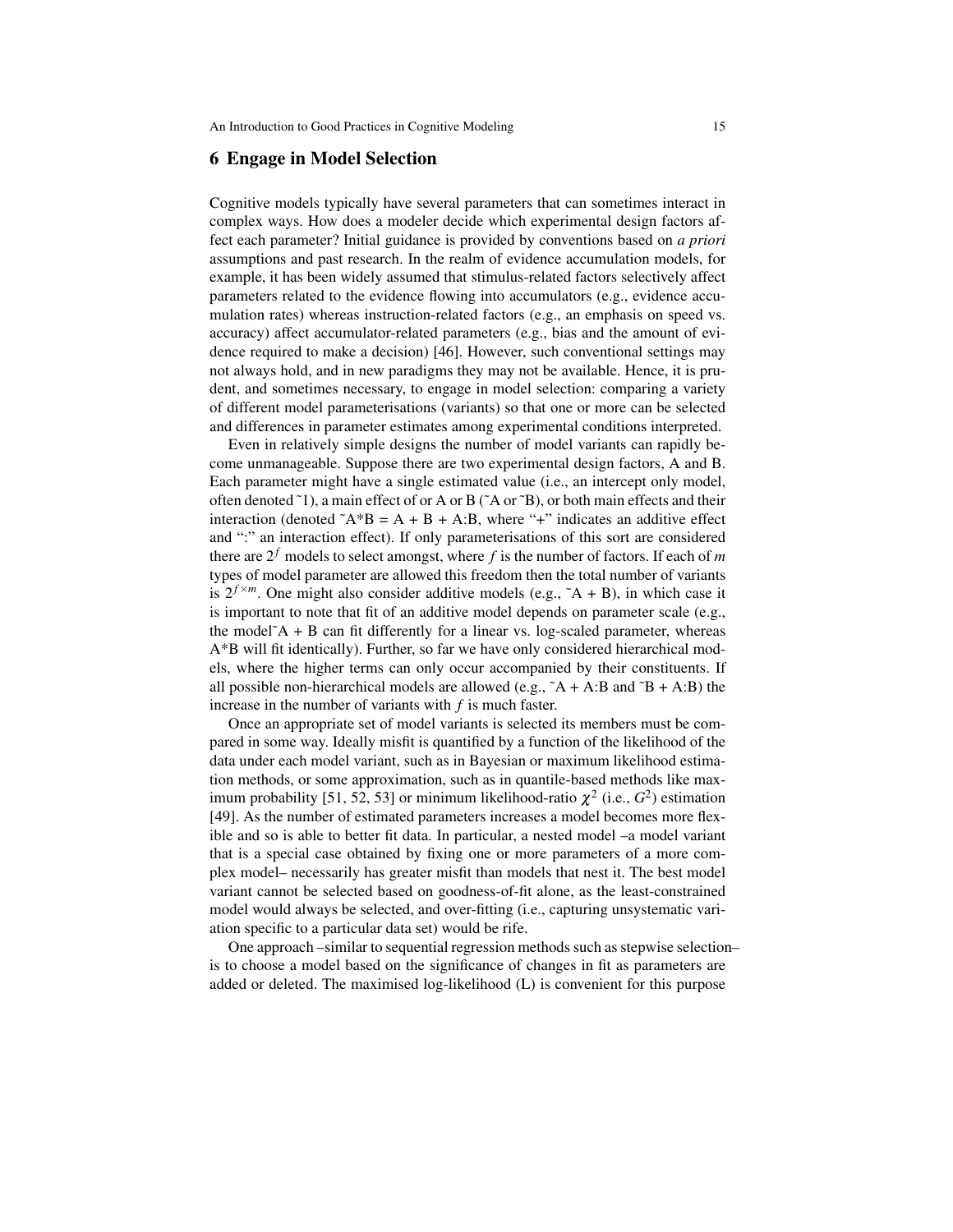as the deviance misfit measure ( $D = -2 \times L$ ) has a  $\chi^2$  distribution.<sup>5</sup> However, this approach is limited to selection amongst nested models. Preferable approaches use a model selection criterion that includes a penalty for model complexity; the model with the lowest criterion (i.e., least penalised misfit) is selected. Such criteria can be used not only to compare non-nested variants of the same model but also to compare different cognitive process models. In a Bayesian framework the Bayes factor is the ideal criterion [54], but this is rarely easy to directly compute for cognitive process models (although see [55, 56]). When estimation is achieved by posterior sampling, DIC [57], or its bias-corrected variant BPIC [58], are easy-to-compute alternatives. With maximum likelihood estimation it is convenient to use  $BIC = D + k \times log(n)$ , a Bayes factor approximation, or  $AIC = D + 2 \times k$  (*n* is the number of data points and *k* is the number of parameters) [59]. As is evident from these formulae, BIC applies a harsher penalty for complexity for typical sample sizes  $(n \geq 8)$ .

Although we recommend using penalised-misfit criteria to guide model selection we do not recommend rigid adherence. Different criteria are optimal under different assumptions and they are often based on approximations that can be sensitive to the size of effects and samples (see, for example, the comparison of BIC and AIC in [60]). Further, it is seldom possible to check all possible models, and when the data-generating model is omitted model selection may err. Suppose, for example, the data were generated by an additive model,  $A + B$  but only the A, B, and  $A * B$ models are fit. Depending on the size of the A, B, and A:B effects relative to the size of the complexity penalty any of these three models may be selected. Even if the A + B model is fit, things can still go wrong if the data-generating model is additive on, for example, a logarithmic scale. Given the appropriate scale is usually not known, it is apparent that it is difficult to be absolutely sure that data-generating model is included even in quite exhaustive sets of variants (although clearly the chance of problems reduces when selection is among a large set of variants!).

In short, some judgement –albeit aided by a number of sources of evidence– must be used in model selection. For example, in smaller samples BIC can often select a model that is so simple that plots of fit reveal that the model is unable to account for practically or theoretically important trends in the data. On the other end of the spectrum over-fitting is indicated when model parameters are unstable (i.e., take on implausibly large or small values and/or values that can vary widely with little effect on fit) or take on patterns that appear nonsensical in relation to the way the parameter is interpreted psychologically. In both cases it is prudent to consider alternative model selection methods or possibly to seek further evidence. It is also worth reconsidering whether selection of a single model is required for the purpose at hand. For example, predictions averaged over models weighted by the evidence for each model are often better than predictions made by a single model [35]. Similarly, different criteria may select models that differ in some ways but are consistent with respect to the theoretical issue under investigation. We illustrate the process in the next section.

<sup>&</sup>lt;sup>5</sup> The absolute value of the deviance depends on the measurement units for time and so only relative values of deviance are meaningful. Deviance is on an exponential scale, and as a rule of thumb a difference less than 3 is negligible and and difference greater than 10 indicates a strong difference.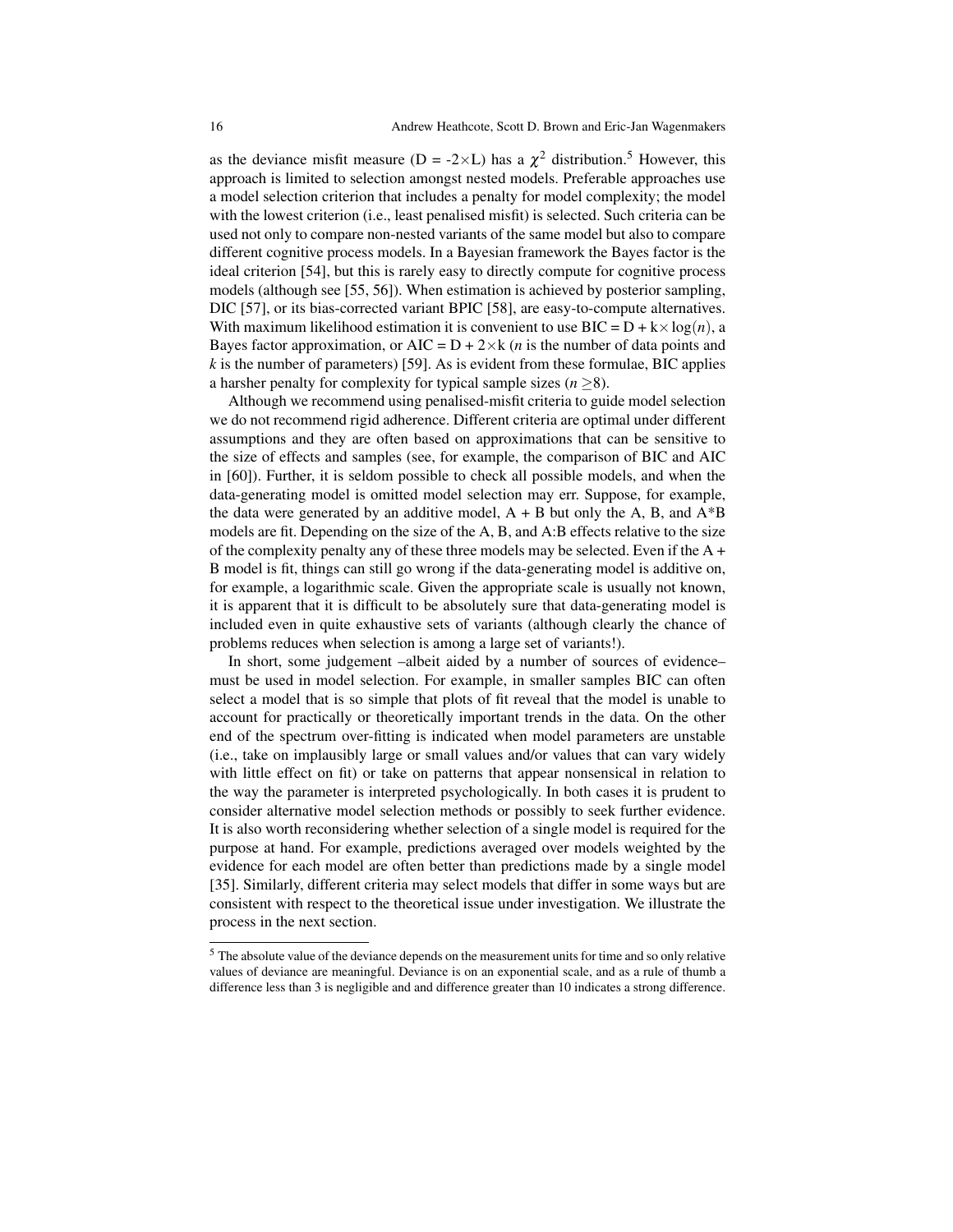#### *6.1 Examples of Model Selection*

Our examples again use the lexical decision data from Wagenmakers and colleagues [43], focusing on variant selection assuming a diffusion model [44]. The example is based on maximum-likelihood fits to individual participant data, with  $2^9 = 512$ diffusion variants fit with the methods described in [61]. Diffusion fits were based on quantile data, so the likelihood is only approximate [52, 53]. The least-constrained variant allowed rate parameters to vary with emphasis, that is, it did not make the conventional assumption that accumulation rate cannot be affected by instructions.

Before examining the model selection process in these examples it is important to address issues that can arise due to individual differences. When each participant's data are fit separately, different models are often selected for each participant. Considering participants as random effects provides a useful perspective on this issue. Even if there is no effect of a factor on the population mean of a parameter, when the population standard deviation is sufficiently large individual participants will display reliable effects of the factor. That is, selecting models that include the effect of a factor for some individuals does not imply that factor affects the corresponding population mean. Hierarchical models –which make assumptions about the form of population distributions– enable simultaneous fitting of all participants and direct estimation of population means. Even in this approach, however, individual participant estimates must be examined to check assumptions made by the hierarchical model about the form of the population distribution. For example, it is possible that some individual variation results from participants being drawn from different populations (e.g., a mixture model where in one population a factor has an effect and in another it does not), in which case assuming a single unimodal population distribution is problematic. Caution must also be exercised in case the random effects model is incorrectly specified and the shrinkage (i.e., the averaging effect exerted by the assumed population distribution) masks or distorts genuine individual differences. Hierarchical modeling is best applied to relatively large samples of participants and usually requires Bayesian methods. These methods can sometimes be difficult in practice with cognitive process models where strong interactions among parameter make posterior sampling very inefficient, as was the case for the LBA model until recent advances in Markov chain Monte Carlo methods [62].

With maximum-likelihood fits to individuals it is possible to select an overall model based on and aggregate BIC or AIC.<sup>6</sup> The selected model, which can be thought of as treating participants as fixed effects, is usually sufficiently complex to accommodate every individual. However, it is important to be clear that selecting a model that contains a particular factor does not necessarily imply an effect of that factor on the random effect population mean. In the individual-fitting approach such questions can be addressed by testing for differences over a factor in the means of individual participant parameter estimates. These approaches to individual-participant

<sup>6</sup> Note that deviance can be summed over participants, as can AIC, but BIC cannot, due to the nonlinear  $log(n)$  term in its complexity penalty. Instead the aggregate BIC is calculated from the deviance, number of parameters and sample size summed over participants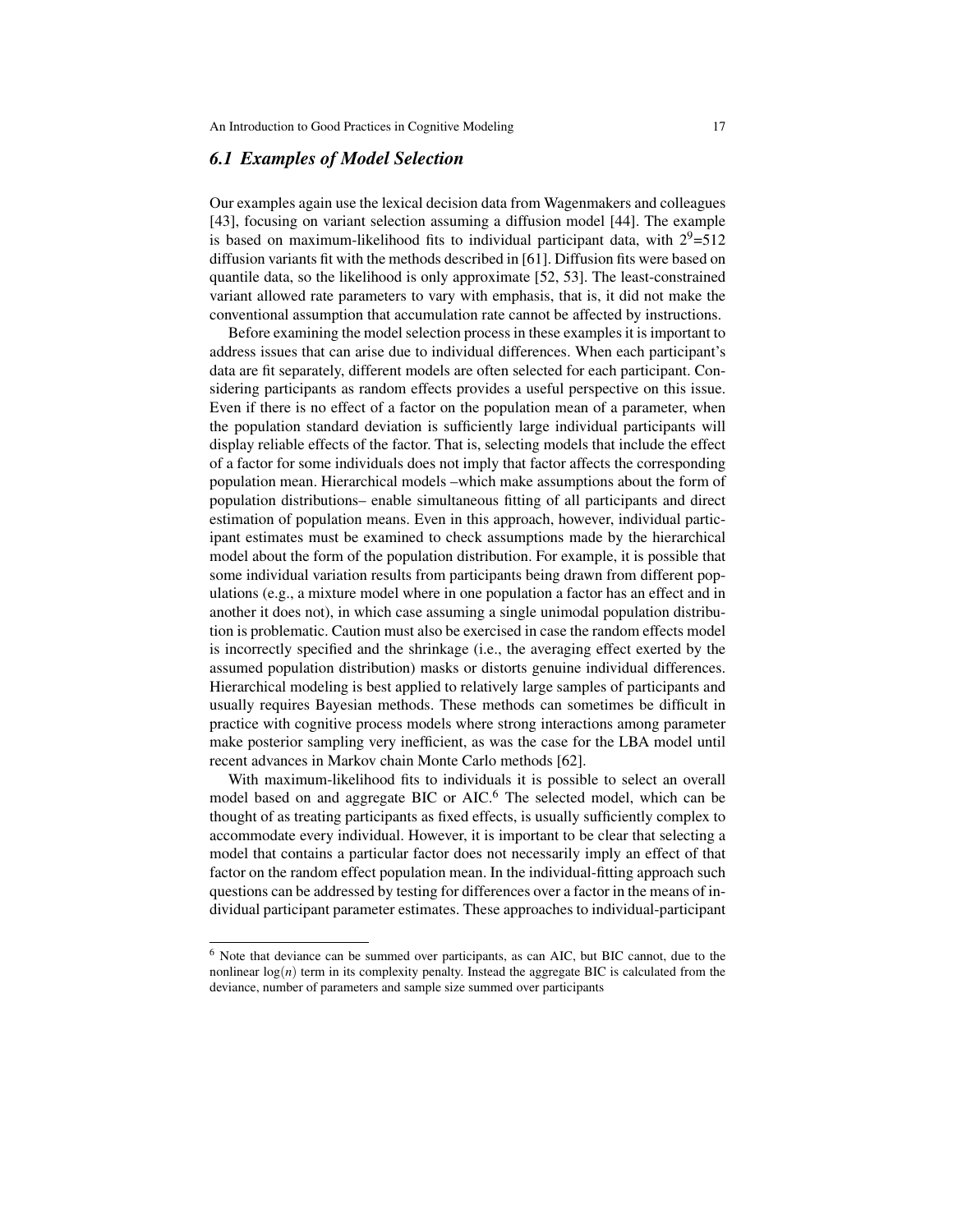fitting were taken by Rae and colleagues [44], with results summarised in Table 1. The table reports aggregate misfit measures minus the minimum deviance. Hence the best-fitting model (necessarily the least-constrained model with the largest number of parameters, *k*) has a zero entry in the deviance column.

Table 1 Diffusion model variants specified by design factors that effect each parameter, number of parameters per participant for each variant  $(k)$ , and misfit measures ( $D =$  deviance, AIC = Akaike Information Criterion and BIC = Bayesian Information Criterion) minus the minimum value in each column. Factors are emphasis (E: speed vs. accuracy) and stimulus (S: high/low/very-low frequency words and non words). Diffusion parameters:  $a =$  response caution parameter, distance between response boundaries; accumulation rate parameters,  $v = \text{mean}, s v = \text{standard deviation}$ ; start-point (bias) parameters,  $z =$  mean relative to lower boundary,  $sz =$  uniform distribution width; non-decision time parameters:  $t_0$  = minimum time for stimulus encoding and response production,  $st$  = width of uniform distribution of non-decision time. Note that, for example, the notation  $v^{\dagger}E^*S$ means that the *v* parameter can be affected by the main effects of the E and S factors as well as their interaction.

| Model Type               | Model Definition                                                                               |    |          | AIC      | BIC.     |
|--------------------------|------------------------------------------------------------------------------------------------|----|----------|----------|----------|
| <b>Least Constrained</b> | $a^{\sim}E, v^{\sim}E^{*}S, sv^{\sim}E^{*}S, z^{\sim}E, sz^{\sim}E, t_{0}^{\sim}E, st^{\sim}E$ | 27 | $\theta$ | 70       | 984      |
| AIC Selected             | $a^{\sim}E, v^{\sim}E^{*}S, sv^{\sim}S, z^{\sim}E, sz^{\sim}E, t_{0}^{\sim}E, st^{\sim}E$      | 23 | 66       | $\theta$ | 552      |
| <b>BIC</b> Selected      | $a^{\sim}E, v^{\sim}S, sv^{\sim}1, z^{\sim}1, sz^{\sim}E, t_0^{\sim}E, st^{\sim}1$             | 14 | 635      | 263      | $\theta$ |
| Selective Influence      | $a^{\sim}E, v^{\sim}S, sv^{\sim}S, z^{\sim}E, sz^{\sim}E, t_0^{\sim}E, st^{\sim}E$             | 19 | 237      | 35       | 225      |
| AIC Selected             | $a^{\sim}E, v^{\sim}S, sv^{\sim}S, z^{\sim}E, sz^{\sim}1, t_0^{\sim}E, st^{\sim}E$             | 19 | 237      | 35       | 225      |
| <b>BIC</b> Selected      | $a^{\sim}E, v^{\sim}S, sv^{\sim}1, z^{\sim}E, sz^{\sim}1, t_0^{\sim}E, st^{\sim}1$             | 14 | 635      | 263      | $\theta$ |

The top three rows in Table 1 report results for the least constrained diffusion model and the models selected from the full set of 512 by aggregate AIC and BIC. The bottom three rows report results for the variant within the full set that imposes a minimal selective effect assumption –that the emphasis manipulation cannot affect rate parameters  $(v \text{ and } sv)$ – and the AIC and BIC selected models among the subset of  $2^7$  = 128 variants nested by the selective influence variant. Among the full set of 512 variants, AIC selected a variant where emphasis did affect the mean rate (i.e., violating selective influence), whereas BIC selected a variant that had no influence of emphasis on rate parameters. This pattern of results nicely exemplifies that fact that selection criteria can lead to theoretically important differences in conclusions, requiring researchers to seek other sources of evidence.

Rae and colleagues pointed out that the penalty for complexity imposed by BIC was likely too harsh. As shown in the upper panels of the Figure 5 even the full 25 parameter selective influence LBA variant (which necessarily fits better than the 17 parameter variant selected from the overall set by BIC) fails to accommodate the effect of emphasis on accuracy. In agreement, there is a highly significant decrease in fit from the least-constrained to the BIC model as illustrated by the difference of deviances in Table 1 (i.e., df =  $17 \times (27-19) = 136$ ,  $\chi^2(136) = 237$ ,  $p < .001$ ). In contrast, the 19-parameter variant selected from the overall set by AIC that allows emphasis to affect mean rate does much better in accommodating the effect of emphasis on accuracy. Further, the reduction in fit relative to the least constrained model does not approach significance (i.e., df =  $17 \times (27-23) = 68$ ,  $\chi^2(68) = 66$ ,  $p = .55$ ). Finally,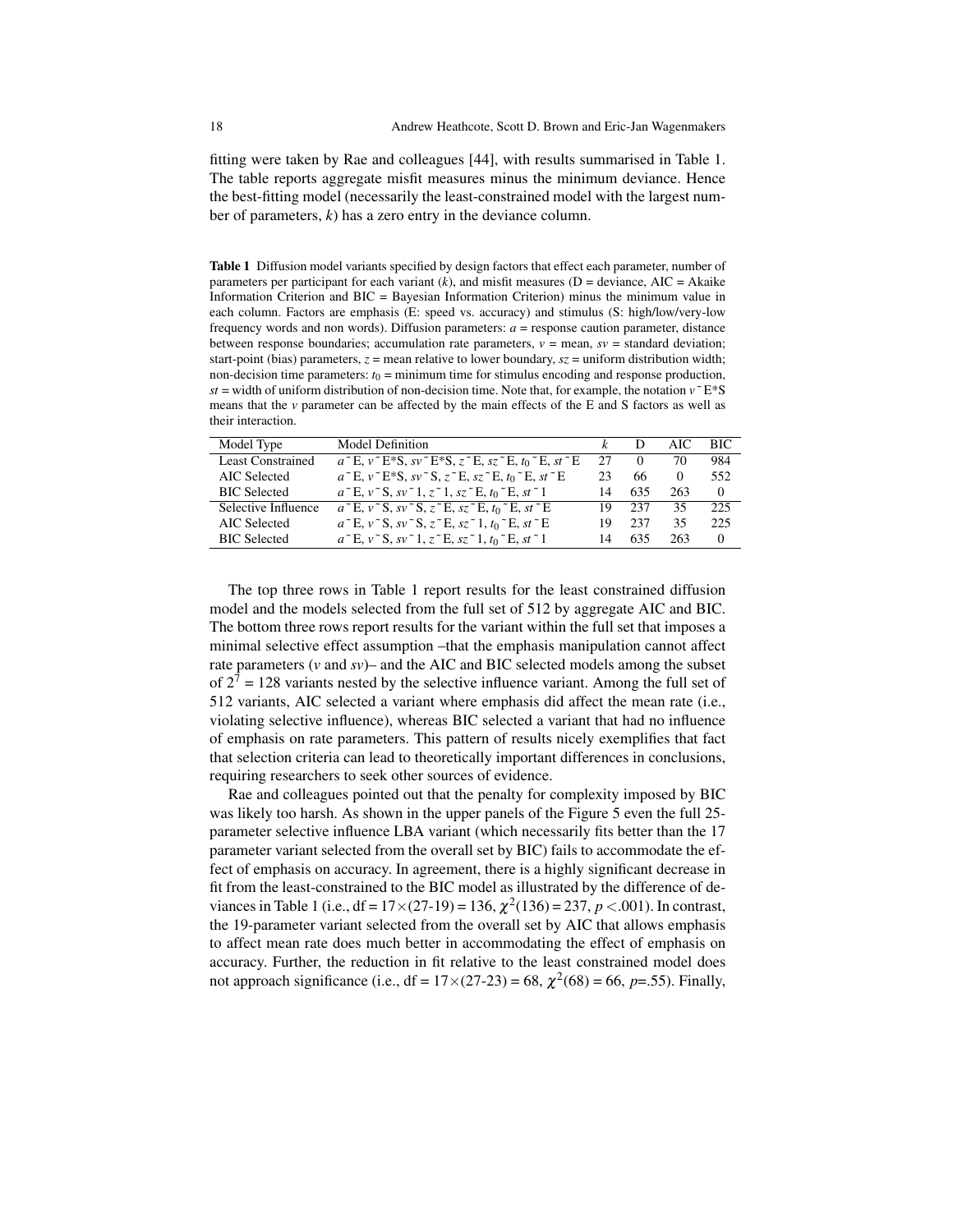An Introduction to Good Practices in Cognitive Modeling 19

parameter estimates for the least constrained model were stable and there was a significant effect of emphasis on mean rate. This overall pattern of results confirmed a failure of traditional selective influence assumption and was consistent with findings from perceptual an mnemonic paradigms reported by Rae and colleagues and others [26].

In closing we return to what is perhaps one of the most difficult questions in cognitive process modeling, absolute fit, which might be couched as a model-selection question: "when should all model variants be rejected"? A model may provide a very accurate account of some conditions or some aspects of data but systematically misfit in other cases. For example, Rae and colleagues found even the least-constrained diffusion model misfit error RT distribution in some conditions. Heathcote and Love [48] showed the same was true in those data, although to a lesser degree, for the LBA model. Should both the diffusion and LBA models be rejected? Clearly some judgement is required to decide, since some misfit can be forgiven. A case in point for evidence-accumulation models is sequential effects. Sequential effects can be quite strong in the sorts of paradigms to which such models are fit [63, 64], but that fitting almost invariably assumes data are independently distributed over trials.

On this issue we think Box's [65] famous dictum that "all models are false but some are useful" is salutary. That is, some misfit can be tolerated, especially when no better alternatives are available, as long as the model captures theoretically important features of a data set. To the degree this happens, parameter estimates are likely to provide an accurate distillation of the data and a more meaningful characterisation than simple summary statistics (e.g., mean RT or accuracy alone can be confided by speed-accuracy tradeoff). Further, if that distillation is sensible in terms of the underlying rationale of the model, and consistent with conclusions based on alternative analyses that do not reply on the model, then it is likely that the cognitive process model has served a useful role.

#### 7 Concluding Remarks

Good standards are important in all areas of science. In cognitive modeling, good standards include not only careful model development and checking but also transparency of method and, ideally, sharing of model code and data. Transparency is obviously of key importance, as it allows interested colleagues to implement the model at hand, whether for teaching, for testing, or for extending the approach to other contexts. Even relatively simple models can sometimes be surprisingly difficult to replicate because crucial information is missing. It is therefore common practice to make available the model code, either on a personal website, archived together with the journal publication as supplementary material, or in a public repository (e.g., the OSU Cognitive modeling Repository, http://cmr.osu.edu/).

It is useful to make the model code available with several example data sets so that the new user can confirm that the code works as it should. Ideally, the entire data set that is modeled is made freely available online as well. This benefits the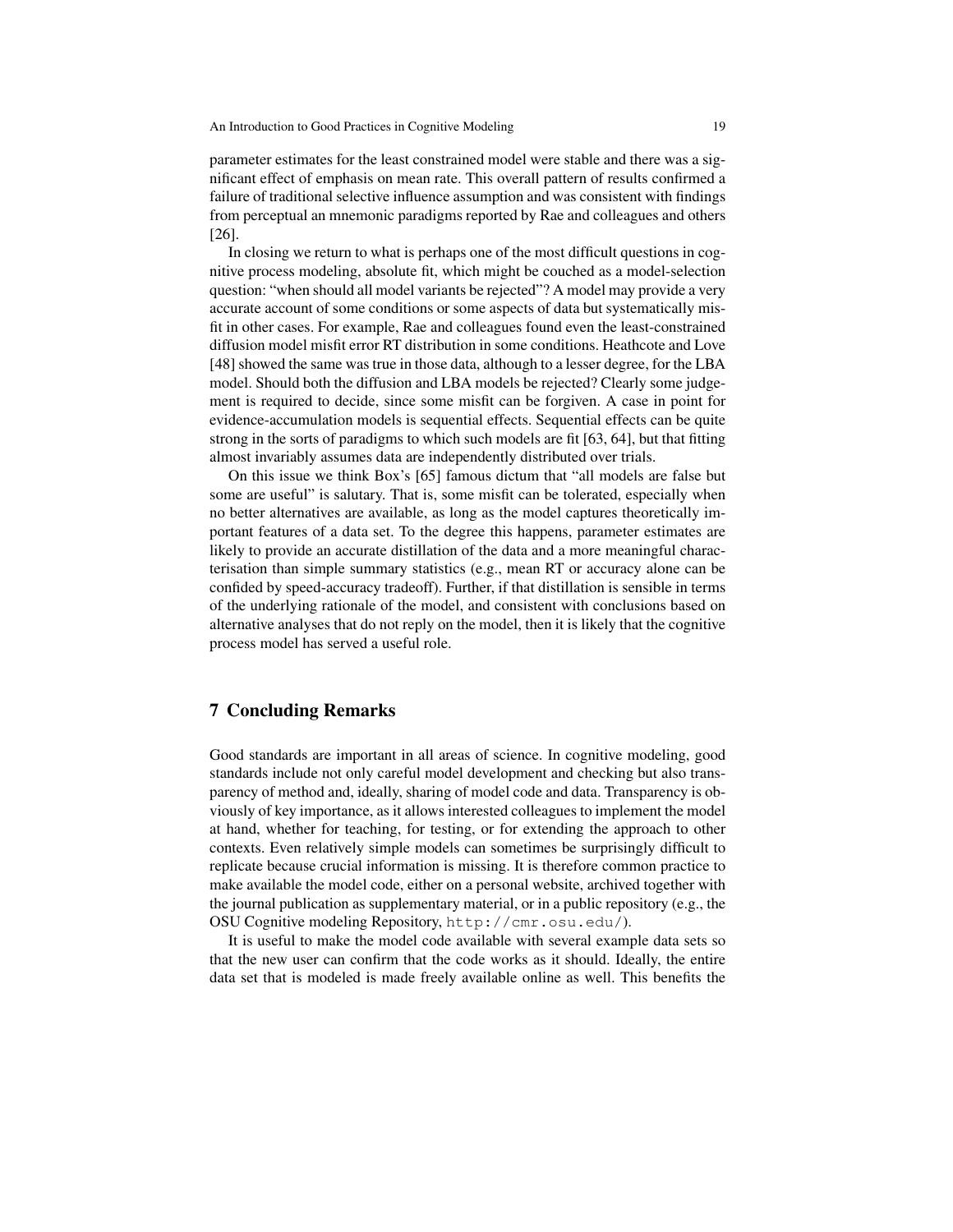new user (who may be able to use the data set for a different purpose, or for a test of alternative explanations), but it also benefits the author, as the online data set may easily become a modeling benchmark.

In this introductory chapter we have discussed a suite of standard sanity checks that every modeler should turn to on a regular basis. This holds especially true for cognitive process models that are relatively new and untested. By applying the suite of sanity checks the modeler can gain confidence in the validity of a model, and consequently make a more compelling case that the model yields a reliable connection from observed behavior to unobserved psychological process.

## 8 Exercises

- 1. You fit a model of task switching to some data. The model includes a parameter which reflects how often people actively prepare for the upcoming task, and you find that the best estimate of this parameter is 50%. What should you also consider, before concluding that task preparation occurs half of the time?
- 2. If you fit a complex model and a simpler model to some data, and found that the simple model had best BIC but the complex model had the best AIC, which would you expect to give the closest fit to data? And how could you resolve the tension between the two criteria?
- 3. You examine data plots with panels showing the probability of making different choices and for each choice the median,  $10^{th}$ , and  $90^{th}$  percentiles of the time to make each choice. What characteristics of which plot would tell you about the the average time to make a response and the variability in response times? What measurement derived from the plot tells you about the skew of the response time distributions? What relationship between the plots would be indicative of a speed-accuracy tradeoff?
- 4. An easy approach to model selection is to construct strong prior assumptions about which experimental effects will influence which parameters, effectively ruling out all other model variants. For example, one might make the prior assumption that a manipulation of stimulus strength can influence only sensitivity in a signal detection model, and not criterion placement. Name one danger of this method.
- 5. If you conducted a parameter recovery simulation for your new cognitive model, and found that there was unacceptably large variance in the recovered parameters (i.e., large inaccuracies that vary randomly with each new synthetic data set), what might you do?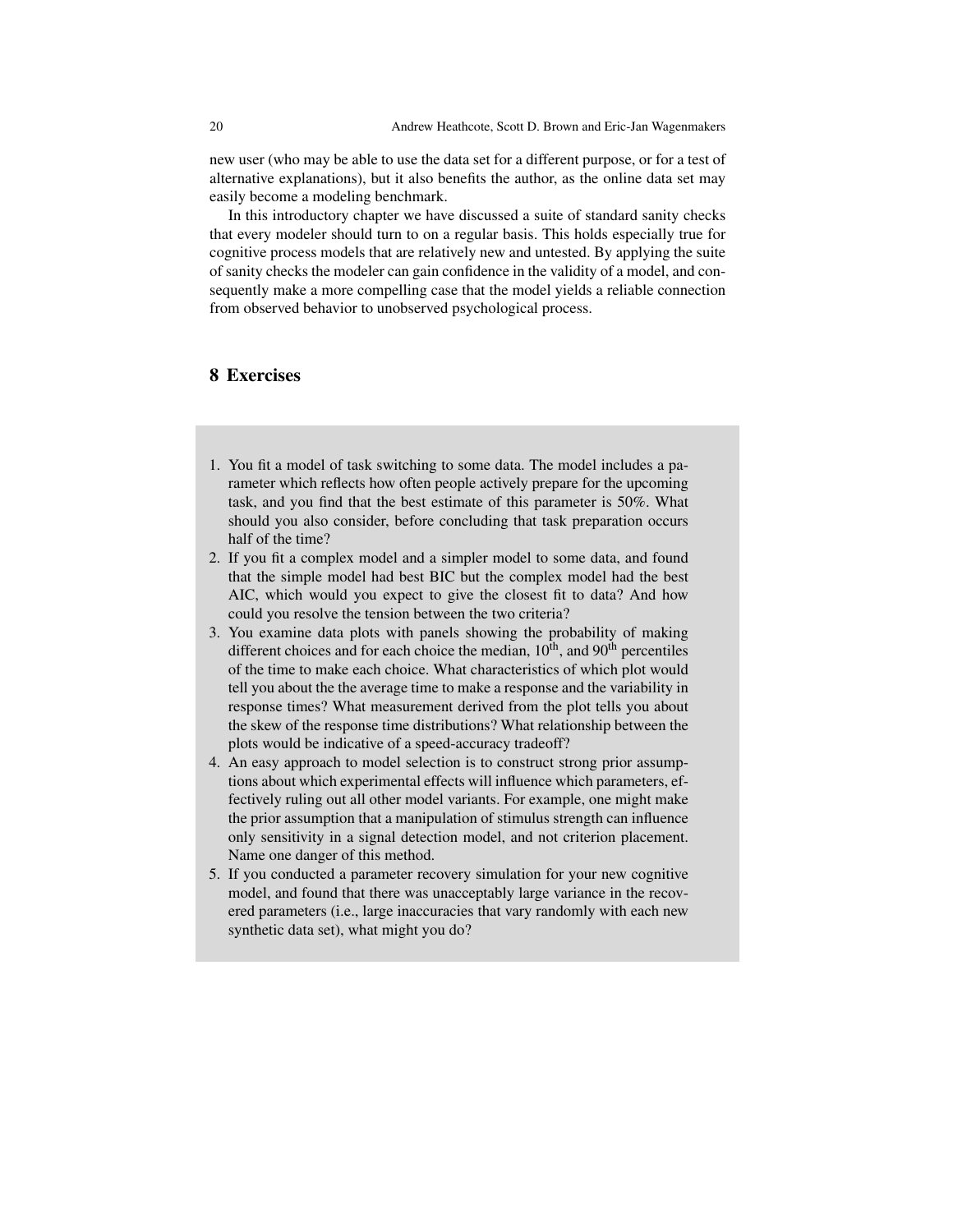#### 9 Solutions (These Go in a Separate Book of Answers)

- 1. Uncertainty in the parameter estimate. A point estimate of 50% could mean that preparation occurs half of the time, but it does not mean this if a confidence interval for the point estimate runs from 10% to 90%.
- 2. The complex model, because AIC penalizes less harshly for complexity than BIC (also because, all else being equal, complex models tend to fit better due to flexibility). To resolve the tension, consider other model properties, such as how interpretable the parameter estimates are.
- 3. One danger is the inability to observe violations of the assumptions. Another is the possibility of missing some effects that are present in the data, but not the model, which can cause errors in parameter estimates.
- 4. Central tendency is indicated by the median  $(50<sup>th</sup>$  percentile). Variability is indicated by the distance between the  $90<sup>th</sup>$  and  $10<sup>th</sup>$  percentile. Skew is indicated by  $90^{th}$  minus  $50^{th}$  percentile subtracted from the  $50^{th}$  minus  $10^{th}$ percentile (positive values indicated positive skew, i.e., with a longer slow than fast tail). Speed-accuracy tradeoff is indicated by higher accuracy in condition A vs. condition B but also by a slower RT in condition A than B (or vice versa).
- 5. You could consider larger data samples further parameter recovery simulations with larger simulated sample sizes could inform this decision. You might also consider adjusting your model to improve its estimation properties. For example, re-parameterization to reduce parameter correlation, or simplifying the model by fixing or removing some parameters.

## 10 Further Reading

- 1. Here are four course books on cognitive modeling, take your pick: Lewandowsky and Farrell [66], Busemeyer and Diederich [67], Hunt [68], and Polk and Seifert [69].
- 2. A hands-on, Bayesian approach to cognitive modeling is presented in Lee & Wagenmakers [31]; see also www.bayesmodels.com.
- 3. The series of tutorial articles in the *Journal of Mathematical Psychology* are a good source of information that is relatively easy to digest.

### References

- 1. S.D. Brown, A.J. Heathcote, Cognitive Psychology 57, 153 (2008)
- 2. R. Ratcliff, A. Thapar, G. McKoon, Psychology and Aging 21, 353 (2006)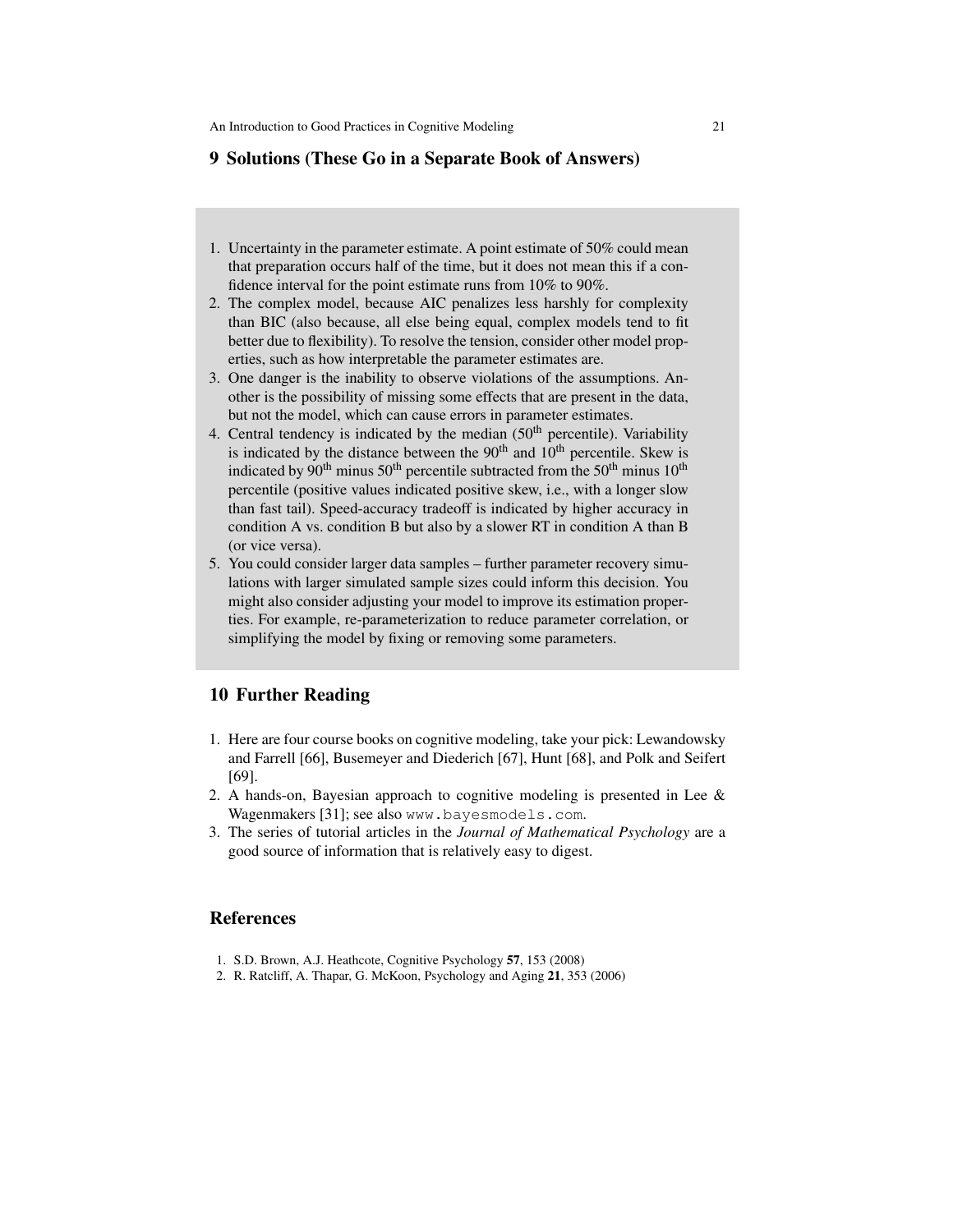- 3. D.M. Riefer, B.R. Knapp, W.H. Batchelder, D. Bamber, V. Manifold, Psychological Assessment 14, 184 (2002)
- 4. M. Mulder, E.J. Wagenmakers, R. Ratcliff, W. Boekel, B.U. Forstmann, Journal of Neuroscience 32, 2335 (2012)
- 5. R. Ratcliff, Psychological Review 85, 59 (1978)
- 6. R. Ratcliff, P. Gomez, G. McKoon, Psychological Review 111, 159 (2004)
- 7. R. Ratcliff, J.J. Starns, Psychological Review 116, 59 (2009)
- 8. R. Ratcliff, H.P.A. van Dongen, Psychonomic Bulletin & Review 16, 742 (2009)
- 9. P.L. Smith, R. Ratcliff, Trends in Neurosciences 27, 161 (2004)
- 10. R. Ratcliff, F. Tuerlinckx, Psychonomic Bulletin & Review 9, 438 (2002)
- 11. E.J. Wagenmakers, H.J.L. van der Maas, R.P.P.P. Grasman, Psychonomic Bulletin & Review 14, 3 (2007)
- 12. C. Donkin, S. Brown, A. Heathcote, E.J. Wagenmakers, Psychonomic Bulletin & Review 18, 61 (2011)
- 13. C.W. Lejuez, J.P. Read, C.W. Kahler, J.B. Richards, S.E. Ramsey, G.L. Stuart, D.R. Strong, R.A. Brown, Journal of Experimental Psychology: Applied 8, 75 (2002)
- 14. T.S. Wallsten, T.J. Pleskac, C.W. Lejuez, Psychological Review 112, 862 (2005)
- 15. D. van Ravenzwaaij, G. Dutilh, E.J. Wagenmakers, Journal of Mathematical Psychology 55, 94 (2011)
- 16. J.L. Hintze, R.D. Nelson, The American Statistician 52, 181 (1998)
- 17. J.J. Rolison, Y. Hanoch, S. Wood, Psychology and Aging 27, 129 (2012)
- 18. T.E. Parks, Psychol Rev 73(1), 44 (1966)
- 19. N.A. Macmillan, C.D. Creelman, *Detection Theory: A User's Guide*, 2nd edn. (Erlbaum, Mahwah, NJ, 2005)
- 20. J.T. Wixted, V. Stretch, Psychological Review 107, 368 (2000)
- 21. R. Ratcliff, J.N. Rouder, Psychological Science 9, 347 (1998)
- 22. A. Voss, K. Rothermund, J. Voss, Memory & Cognition 32, 1206 (2004)
- 23. T.C. Ho, S. Brown, J.T. Serences, The Journal of Neuroscience 29, 8675 (2009)
- 24. G. Schwarz, Annals of Statistics 6, 461 (1978)
- 25. M. Lee, J. Vandekerckhove, D.J. Navarro, F. Tuerlinckx, Presentation at the 40th Annual Meeting of the Society for Mathematical Psychology, Irvine, USA, July 2007 (2007)
- 26. J.J. Starns, R. Ratcliff, G. McKoon, Cognitive Psychology 64, 1 (2012)
- 27. B. Rae, C. Heathcote, A. Donkin, L. Averell, S.D. Brown, Journal of Experimental Psychology: Learning, Memory, and Cognition (in press)
- 28. B. Efron, R.J. Tibshirani, *An Introduction to the Bootstrap* (Chapman & Hall, New York, 1993)
- 29. W.A. Wagenaar, J.P.A. Boer, Acta Psychologica 66, 291 (1987)
- 30. J. Vandekerckhove, D. Matzke, E.J. Wagenmakers, in *Oxford Handbook of Computational and Mathematical Psychology*, ed. by J. Busemeyer, J. Townsend, Z.J. Wang, A. Eidels (Oxford University Press, 2013)
- 31. M.D. Lee, E.J. Wagenmakers, *Bayesian Modeling for Cognitive Science: A Practical Course* (Cambridge University Press, in press)
- 32. H. Jeffreys, *Theory of Probability*, 3rd edn. (Oxford University Press, Oxford, UK, 1961)
- 33. F.J. Anscombe, The American Statistician 27, 17 (1973)
- 34. P.N. McCullagh, J.A. Nelder, *Generalized Linear Models* (Chapman & Hall, London, 1983)
- 35. A.E. Raftery, Sociological methodology 25, 111 (1995)
- 36. L. Averell, A. Heathcote, Journal of Mathematical Psychology 55, 25 (2011)
- 37. S. Brown, A. Heathcote, Behavior Research Methods, Instruments, & Computers 35, 11 (2003)
- 38. A. Heathcote, S. Brown, D.J.K. Mewhort, Psychonomic bulletin & review 7, 185 (2000)
- 39. R.G. Pachella, in *Human Information Processing: Tutorials in Performance and Cognition*, ed. by B.H. Kantowitz (Lawrence Erlbaum Associates, Hillsdale (NJ), 1974), pp. 41–82
- 40. R.J. Audley, A.R. Pike, The British Journal of Mathematical and Statistical Psychology pp. 207–225 (1965)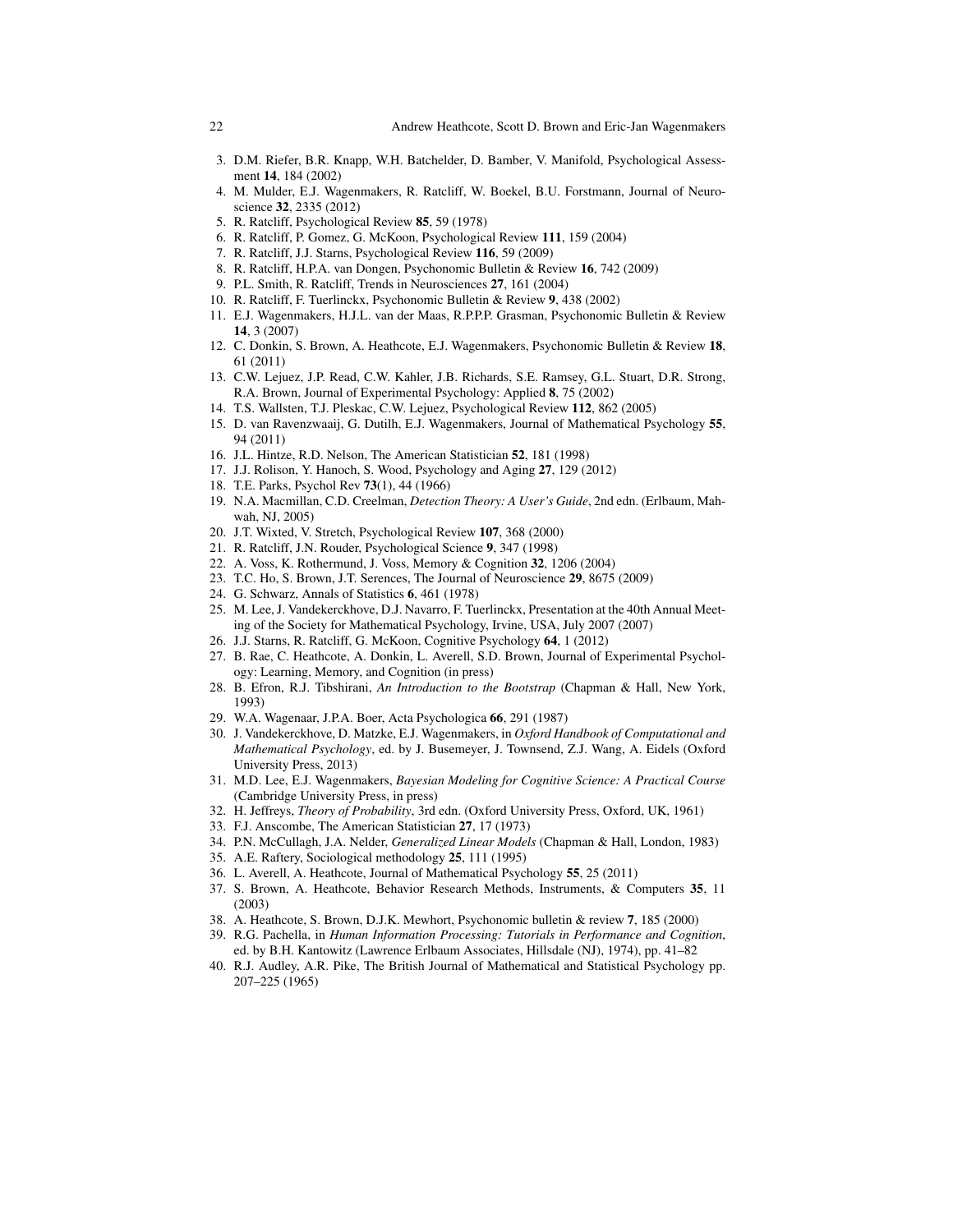- 41. D. Vickers, D. Caudrey, R. Willson, ACTPSY 35, 151 (1971)
- 42. R. Ratcliff, A. Thapar, G. McKoon, Psychology and Aging 16, 323 (2001)
- 43. E.J. Wagenmakers, R. Ratcliff, P. Gómez, G. McKoon, Journal of Memory and Language 58, 140 (2008)
- 44. B. Rae, A. Heathcote, C. Donkin, L. Averell, S.D. Brown, Journal of Experimental Psychology: Learning, Memory, and Cognition pp. 1–45 (2013)
- 45. E.J. Wagenmakers, R. Ratcliff, P. Gomez, G.J. Iverson, Journal of Mathematical Psychology ´ 48, 28 (2004)
- 46. R. Ratcliff, J.N. Rouder, Psychological Science 9, 347 (1998)
- 47. R.D. Morey, Tutorial in Quantitative Methods for Psychology 4, 61 (2008)
- 48. A. Heathcote, J. Love, Frontiers in psychology 3 (2012)
- 49. J.J. Starns, R. Ratcliff, G. McKoon, Cognitive Psychology 64, 1 (2012)
- 50. W.S. Cleveland, *Visualizing Data* (Hobart Press, New Jersey, 1993)
- 51. A. Heathcote, S. Brown, D.J.K. Mewhort, Psychonomic bulletin & review 9(2), 394 (2002)
- 52. A. Heathcote, S. Brown, Psychonomic bulletin & review 11, 577 (2004)
- 53. P.L. Speckman, J.N. Rouder, Psychonomic bulletin & review 11, 574 (2004)
- 54. R.E. Kass, A.E. Raftery, Journal of the American Statistical Association 90, 773 (1995)
- 55. T. Lodewyckx, W. Kim, M.D. Lee, F. Tuerlinckx, P. Kuppens, E.J. Wagenmakers, Journal of Mathematical Psychology 55, 331 (2011)
- 56. R. Shiffrin, M. Lee, W. Kim, E.J. Wagenmakers, Cognitive Science: A Multidisciplinary Journal 32, 1248 (2008)
- 57. D.J. Spiegelhalter, N.G. Best, B.P. Carlin, A. Van Der Linde, Journal of the Royal Statistical Society: Series B (Statistical Methodology) 64, 583 (2002)
- 58. T. Ando, Biometrika 94, 443 (2007)
- 59. I.J. Myung, M.A. Pitt, Psychonomic bulletin & review 4, 79 (1997)
- 60. K.P. Burnham, D.R. Anderson, Sociological Methods & Research 33, 261 (2004)
- 61. C. Donkin, S. Brown, A. Heathcote, Journal of Mathematical Psychology 55, 140 (2011)
- 62. B.M. Turner, P.B. Sederberg, S.D. Brown, M. Steyvers, Psychological Methods 18, 368 (2013)
- 63. S. Farrell, E.J. Wagenmakers, R. Ratcliff, Psychonomic bulletin & review 13, 737 (2006)
- 64. D.L. Gilden, Psychological Science 8, 296 (1997)
- 65. G.E.P. Box, in *Robustness in statistics: Proceedings of a workshop*, ed. by R.L.L..G.N. Wilkinson (Academic Press, New York, 1979), pp. 201–236
- 66. S. Lewandowsky, S. Farrell, *Computational Modeling in Cognition: Principles and Practice* (Sage, Thousand Oaks, CA, 2010)
- 67. J.R. Busemeyer, A. Diederich, *Cognitive Modeling* (Sage, Thousand Oaks, CA, 2010)
- 68. E. Hunt, *The Mathematics of Behavior* (Cambridge University Press, Cambridge, 2006)
- 69. T.A. Polk, C.M. Seifert (eds.), *Cognitive Modeling* (MIT Press, Cambridge, MA, 2002)